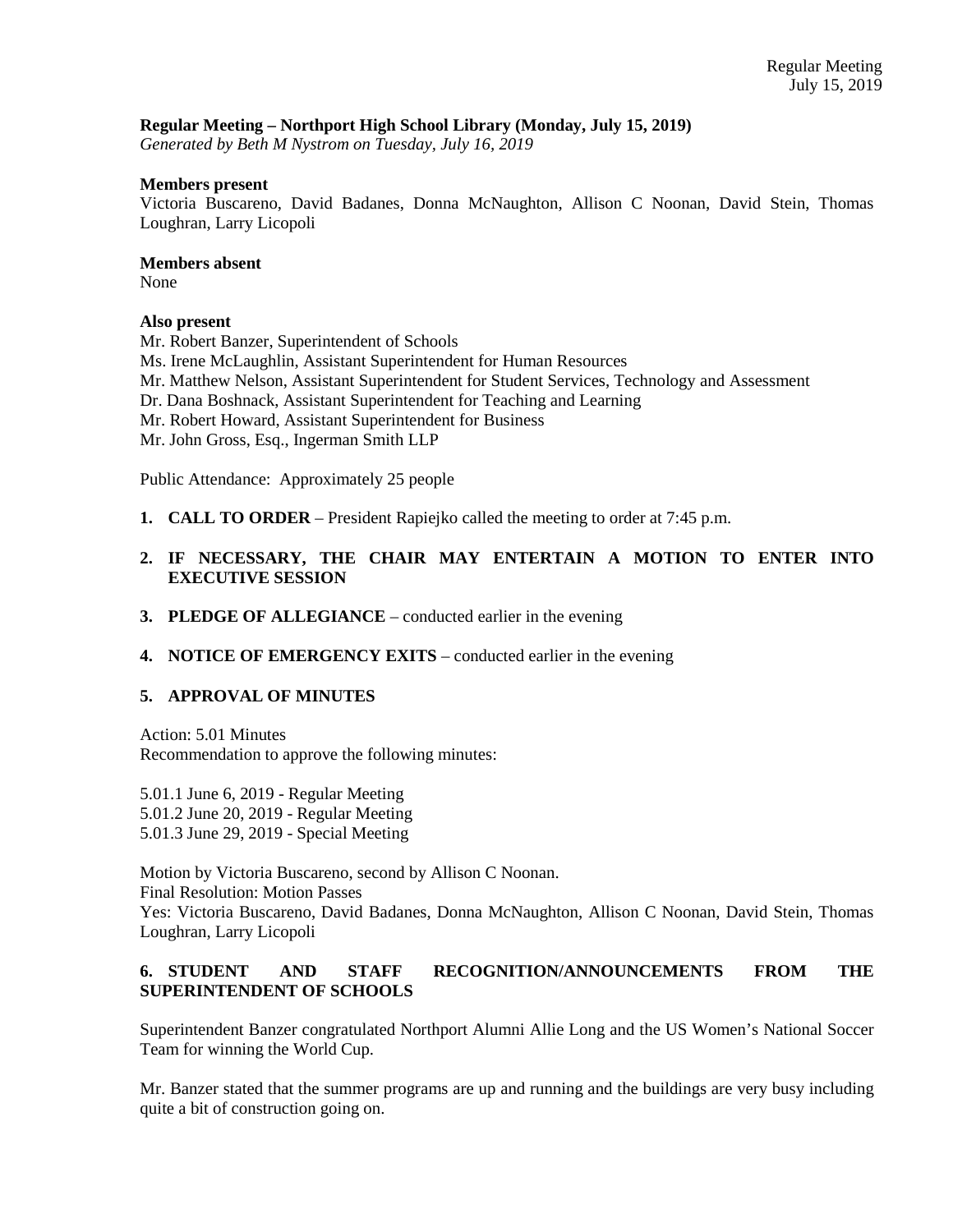Mr. Banzer stated that there are significant issues at Ocean Avenue Elementary School regarding B wing and the B wing roof. It is very likely that school will start with that wing being unable to be occupied. The District is working on a plan to those students impacted and plan to have a Board Meeting sometime next week. The work is significant and it is going to take place into the school year. Mr. Banzer stated that he will present more details at next week's Board Meeting.

**7. COMMUNICATIONS** - Please Note: This is the opportunity for persons who had written letters to the Board to speak to the Board regarding the issues raised in their communications. Speakers are asked to keep their comments brief, and to speak for no longer than 5 minutes.

Discussion: 7.01 Communications to the Board

There were no communications to the Board requiring Board action.

**8. PUBLIC COMMENT/PARTICIPATION** - Please Note: Community members are invited to share their questions, comments, or concerns with the School Board. When speaking, citizens should state their name and address for the record and limit their presentation to 5 minutes. Where possible, the Board will answer factual questions immediately. A written response may be provided when information is not available. If a response would involve discussion of Board Policy or decisions which might be of interest to citizens not present at the meeting, the Board may place the item on a future meeting agenda.

There was no public comment.

## **9. SPECIAL REPORTS**

# **10. SUPERINTENDENT'S REPORT, GENERAL - FOR BOARD ACTION**

Action: 10.01 Personnel Actions Report Recommendation to approve the attached Personnel Actions Report

Motion by Allison C Noonan, second by Victoria Buscareno. Final Resolution: Motion Passes Yes: Victoria Buscareno, David Badanes, Donna McNaughton, Allison C Noonan, David Stein, Thomas Loughran, Larry Licopoli

President Badanes announced the retirements of Susan Shutowich, Purchasing Agent; Clare Roby, Senior Office Assistant; and Kathryn Rees, Senior Office Assistant

Action: 10.02 Schedule J - Committee on Special Education Recommendation to approve Schedule J - Committee on Special Education

Motion by Allison C Noonan, second by Victoria Buscareno. Final Resolution: Motion Passes Yes: Victoria Buscareno, David Badanes, Donna McNaughton, Allison C Noonan, David Stein, Thomas Loughran, Larry Licopoli

# **11. SUPERINTENDENT'S REPORT, FINANCIAL - FOR BOARD ACTION**

Action: 11.01 Genesee Valley Educational Partnership Contract for Office Supplies/Toner Recommendation to approve the following resolution authorizing piggybacking on the Genesee Valley Educational Partnership Contract for Office Supplies/Toner: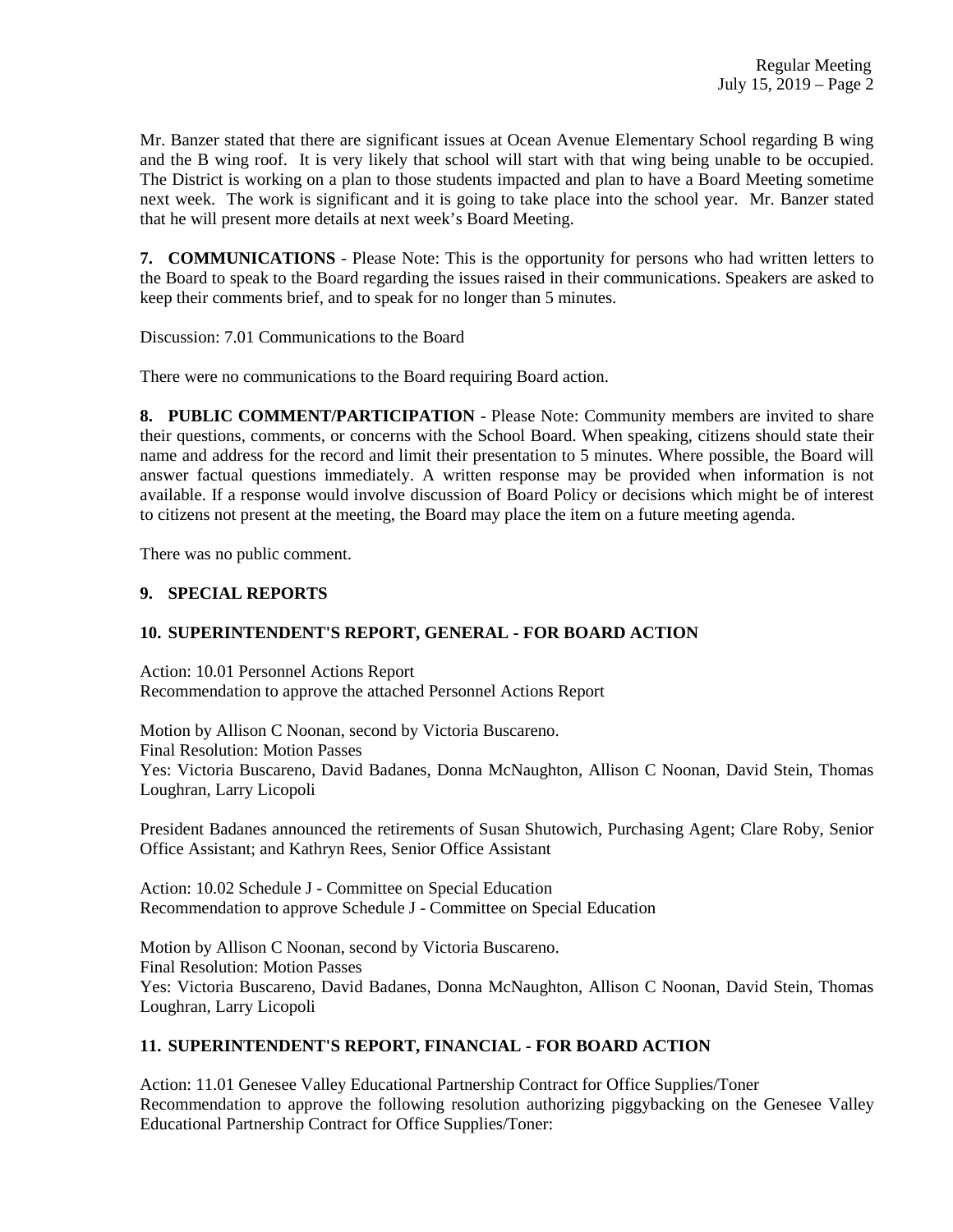"WHEREAS, the Genesee Valley Educational Partnership (Genesee - Livingston - Steuben - Wyoming BOCES) has made available to other municipalities a contract for office supplies/toner; and

 WHEREAS, said contract for office supplies/toner was let for bid consistent with the requirements of General Municipal Law, section 103; and

 WHEREAS, the Northport-East Northport U.F.S.D. is permitted to utilize said contract in accordance with the terms and conditions of the bid and requirements of General Municipal Law, section 103; and

 NOW, THEREFORE, BE IT RESOLVED, that the Board of Education hereby authorizes the purchase of office supplies/toner from Genesee Valley Educational Partnership in accordance with the requirements of General Municipal Law, section 103."

Motion by Victoria Buscareno, second by Allison C Noonan. Final Resolution: Motion Passes Yes: Victoria Buscareno, David Badanes, Donna McNaughton, Allison C Noonan, David Stein, Thomas

Loughran, Larry Licopoli

Action: 11.02 Southampton UFSD Contract for Library Supplies, Furnishings & Equipment Recommendation to approve the following resolution authorizing piggybacking on the Southampton UFSD Contract for Library Supplies, Furnishings & Equipment:

 "WHEREAS, the SOUTHAMPTON UFSD has made available to other municipalities a contract for library supplies, furnishings & equipment; and

WHEREAS, said contract for library supplies, furnishings & equipment was let for bid consistent with the requirements of General Municipal Law, section 103; and

 WHEREAS, the Northport-East Northport UFSD is permitted to utilize said contract in accordance with the terms and conditions of the bid and requirements of General Municipal Law, section 103; and

 NOW, THEREFORE, BE IT RESOLVED, that the Board of Education hereby authorizes the purchase of library supplies, furnishings & equipment from Southampton UFSD contract in accordance with the requirements of General Municipal Law, section 103."

Motion by Victoria Buscareno, second by Allison C Noonan.

Final Resolution: Motion Passes

Yes: Victoria Buscareno, David Badanes, Donna McNaughton, Allison C Noonan, David Stein, Thomas Loughran, Larry Licopoli

Action: 11.03 Suffolk County Department of Public Works Contract for Automated Vehicle Location and Monitoring

Recommendation to approve the following resolution authorizing piggybacking on the Suffolk County Department of Public Works Contract for Automated Vehicle Location and Monitoring:

 "WHEREAS, the Suffolk County Department of Public Works has made available to other municipalities a contract for Automated Vehicle Location and Monitoring; and

 WHEREAS, said contract for Automated Vehicle Location and Monitoring was let for bid consistent with the requirements of General Municipal Law, section 103; and

 WHEREAS, the Northport-East Northport U.F.S.D. is permitted to utilize said contract in accordance with the terms and conditions of the bid and requirements of General Municipal Law, section 103; and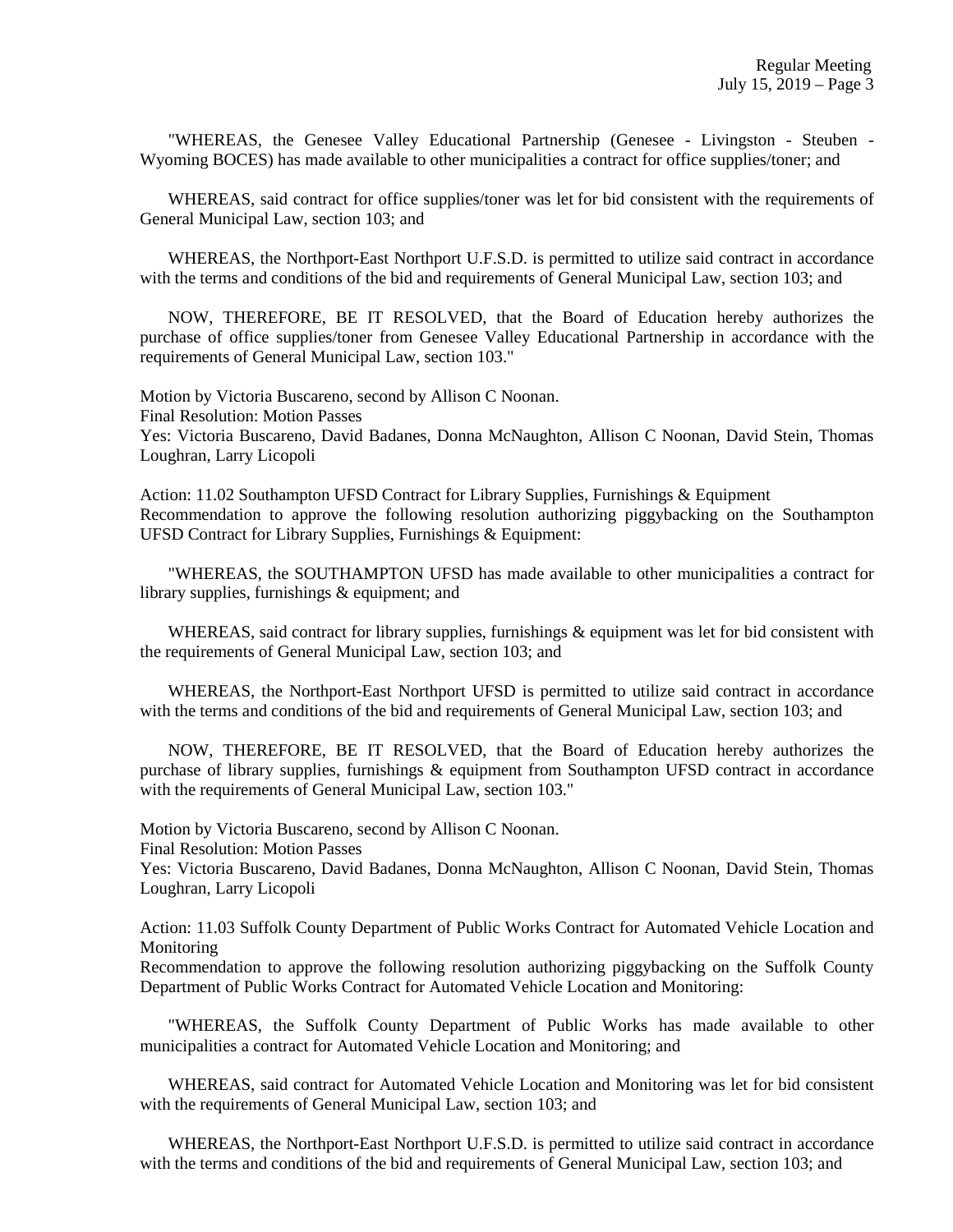NOW, THEREFORE, BE IT RESOLVED, that the Board of Education hereby authorizes the purchase of Automated Vehicle Location and Monitoring from the Suffolk County Department of Public Works in accordance with the requirements of General Municipal Law, section 103."

Motion by Allison C Noonan, second by Victoria Buscareno. Final Resolution: Motion Passes Yes: Victoria Buscareno, David Badanes, Donna McNaughton, Allison C Noonan, David Stein, Thomas Loughran, Larry Licopoli

Action: 11.04 OMNIA Bid #112917-USF for Food & Food Service Equipment Recommendation to approve the following resolution authorizing piggybacking on the OMNIA Bid #112917-USF for food & food service equipment:

 "WHEREAS, the OMNIA has made available to other municipalities a contract for food & food service equipment; and

WHEREAS, said contract for food & food service equipment was let to bid consistent with the requirements of General Municipal Law, section 103; and

 WHEREAS, the Northport-East Northport UFSD is permitted to utilize said contract in accordance with the terms and conditions of the bid and requirement of General Municipal Law, section 103; and

 NOW, THEREFORE, BE IT RESOLVED, that the Board of Education hereby authorizes the purchase of food & food service equipment from OMNIA Bid #112917-USF in accordance with the requirements of General Municipal Law, section 103."

Motion by Allison C Noonan, second by Victoria Buscareno. Final Resolution: Motion Passes Yes: Victoria Buscareno, David Badanes, Donna McNaughton, Allison C Noonan, David Stein, Thomas Loughran, Larry Licopoli

Action: 11.05 OMNIA RFP #151148 for Network Services Company Recommendation to approve the following resolution authorizing piggybacking on the OMNIA RFP #151148 for Network Services Company:

 "WHEREAS, the OMNIA has made available to other municipalities a contract for janitorial & sanitation supplies, equipment & related services; and

WHEREAS, said contract for janitorial  $\&$  sanitation supplies, equipment  $\&$  related services was let for bid consistent with the requirements of General Municipal Law, section 103; and

 WHEREAS, the Northport-East Northport UFSD is permitted to utilize said contract in accordance with the terms and conditions of the bid and requirements of General Municipal Law, section 103; and

 NOW, THEREFORE, BE IT RESOLVED, that the Board of Education hereby authorizes the purchase of janitorial & sanitation supplies, equipment & related services from OMNIA RFP #151148 in accordance with the requirements of General Municipal Law, section 103."

Motion by Allison C Noonan, second by Victoria Buscareno.

Final Resolution: Motion Passes

Yes: Victoria Buscareno, David Badanes, Donna McNaughton, Allison C Noonan, David Stein, Thomas Loughran, Larry Licopoli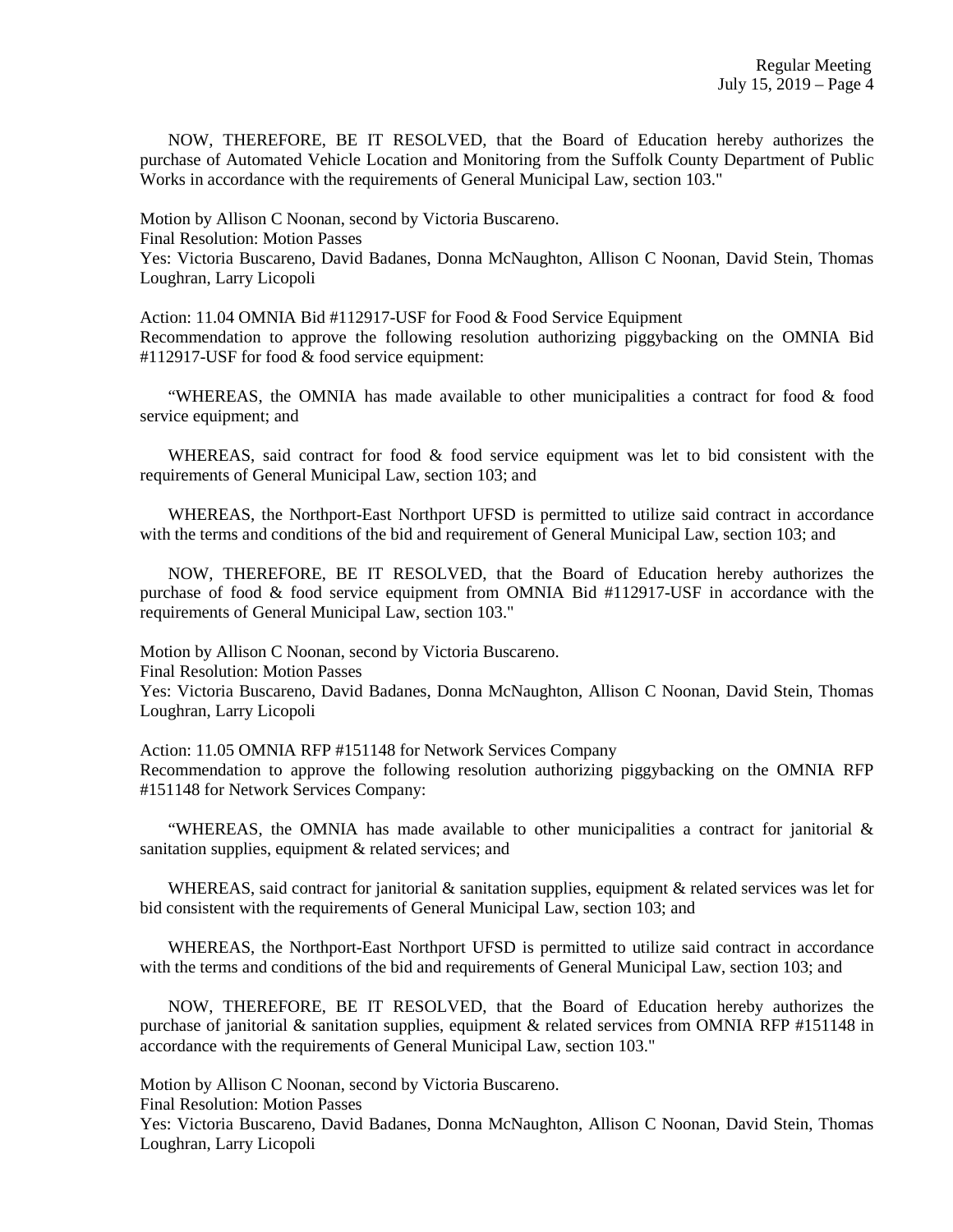Action: 11.06 OMNIA RFP#2015000070 for Educational Furniture

Recommendation to approve the following resolution authorizing piggybacking on the OMNIA RFP #2015000070 for Educational Furniture:

 "WHEREAS, the OMNIA has made available to other municipalities a contract for educational furniture; and

 WHEREAS, said contract for educational furniture was let for bid consistent with the requirements of General Municipal Law, section 103; and

 WHEREAS, the Northport-East Northport UFSD is permitted to utilize said contract in accordance with the terms and conditions of the bid and requirements of General Municipal Law, section 103; and

 NOW, THEREFORE, BE IT RESOLVED, that the Board of Education hereby authorizes the purchase of educational furniture from OMNIA RFP #2015000070 in accordance with the requirements of General Municipal Law, section 103."

Final Resolution: Motion Passes Yes: Victoria Buscareno, David Badanes, Donna McNaughton, Allison C Noonan, David Stein, Thomas Loughran, Larry Licopoli

Action: 11.07 OMNIA RFP#R142501 for Disaster Restoration of Operation Services Recommendation to approve the following resolution authorizing piggybacking on the OMNIA RFP #R142501 for Disaster Restoration of Operation Services:

 "WHEREAS, the OMNIA has made available to other municipalities a contract for disaster restoration of operation services; and

 WHEREAS, said contract for disaster restoration of operation services was let for bid consistent with the requirements of General Municipal Law, section 103; and

 WHEREAS, the Northport-East Northport UFSD is permitted to utilize said contract in accordance with the terms and conditions of the bid and requirements of General Municipal Law, section 103; and

 NOW, THEREFORE, BE IT RESOLVED, that the Board of Education hereby authorizes the purchase of disaster restoration of operation services from OMNIA RFP #R142501 in accordance with the requirements of General Municipal Law, section 103."

Motion by Allison C Noonan, second by Victoria Buscareno.

Motion by Allison C Noonan, second by Victoria Buscareno.

Final Resolution: Motion Passes

Yes: Victoria Buscareno, David Badanes, Donna McNaughton, Allison C Noonan, David Stein, Thomas Loughran, Larry Licopoli

Action: 11.08 SOURCEWELL #100614-CDW for Computer Hardware/Software/Peripherals Recommendation to approve the following resolution authorizing piggybacking on the SOURCEWELL #100614-CDW for Computer Hardware/Software/Peripherals:

 "WHEREAS, the SOURCEWELL has made available to other municipalities a contract for computer hardware, software & peripherals; and

WHEREAS, said contract for computer hardware, software & peripherals was let for bid consistent with the requirements of General Municipal Law, section 103; and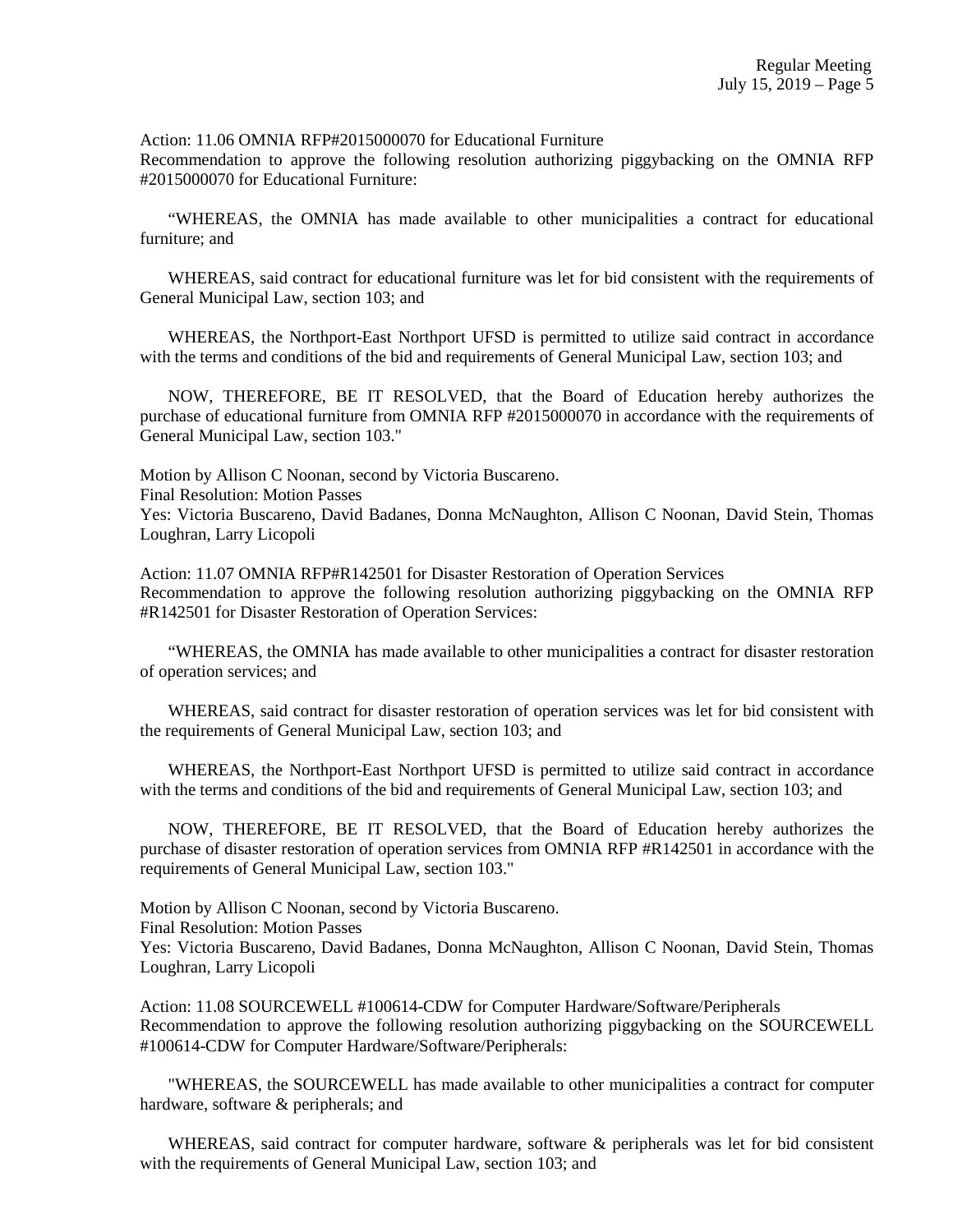WHEREAS, the Northport-East Northport UFSD is permitted to utilize said contract in accordance with the terms and conditions of the bid and requirements of General Municipal Law, section 103; and

 NOW, THEREFORE, BE IT RESOLVED, that the Board of Education hereby authorizes the purchase of computer hardware, software & peripherals from SOURCEWELL #100614-CDW in accordance with the requirements of General Municipal Law, section 103."

Motion by Allison C Noonan, second by Victoria Buscareno.

Final Resolution: Motion Passes

Yes: Victoria Buscareno, David Badanes, Donna McNaughton, Allison C Noonan, David Stein, Thomas Loughran, Larry Licopoli

Action: 11.09 SOURCEWELL BID NAPA-061015 for Automotive and Truck Replacement Parts and Tires with Related Equipment, Accessories and Services

Recommendation to approve the following resolution authorizing piggybacking on the SOURCEWELL BID NAPA-061015 for automotive and truck replacement parts and tires with related equipment, accessories and services:

 "WHEREAS, the SOURCEWELL has made available to other municipalities a contract for automotive and truck replacement parts and tires with related equipment, accessories and services; and

 WHEREAS, said contract for automotive and truck replacement parts and tires with related equipment, accessories and services was let for bid consistent with the requirements of General Municipal Law, section 103; and

 WHEREAS, the Northport-East Northport UFSD is permitted to utilize said contract in accordance with the terms and conditions of the bid and requirements of General Municipal Law, section 103; and

 NOW, THEREFORE, BE IT RESOLVED, that the Board of Education hereby authorizes the purchase of automotive and truck replacement parts and tires with related equipment, accessories and services from SOURCEWELL BID NAPA-061015 in accordance with the requirements of General Municipal Law, section 103."

Motion by Allison C Noonan, second by Victoria Buscareno. Final Resolution: Motion Passes Yes: Victoria Buscareno, David Badanes, Donna McNaughton, Allison C Noonan, David Stein, Thomas Loughran, Larry Licopoli

Action: 11.10 Byram Hills SD Contract for Janitorial Supplies, BID #19/20-02 Recommendation to approve the following resolution authorizing piggybacking on the Byram Hills SD Contract for Janitorial Supplies, BID #19/20-02:

 "WHEREAS, the Byram Hills School District has made available to other municipalities a contract for Janitorial Supplies, Bid #19/20-02; and

 WHEREAS, said contract for Janitorial Supplies, Bid #19/20-02 was let for bid consistent with the requirements of General Municipal Law, section 103; and

 WHEREAS, the Northport-East Northport UFSD is permitted to utilize said contract in accordance with the terms and conditions of the bid and requirements of General Municipal Law, section 103; and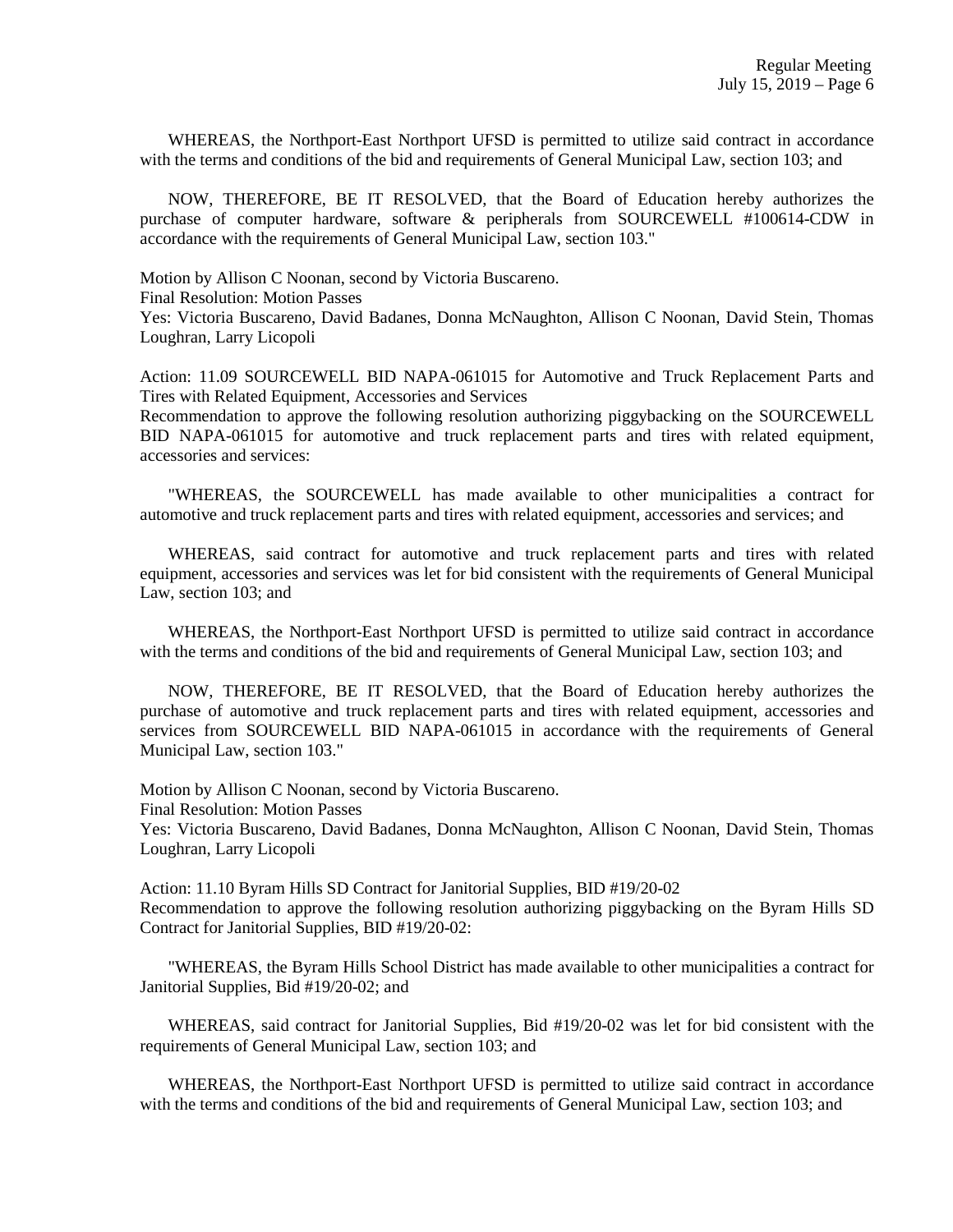NOW, THEREFORE, BE IT RESOLVED, that the Board of Education hereby authorizes the purchase of Janitorial Supplies, Bid #19/20-02 from Byram Hills SD in accordance with the requirements of General Municipal Law, section 103."

Motion by Allison C Noonan, second by Victoria Buscareno. Final Resolution: Motion Passes Yes: Victoria Buscareno, David Badanes, Donna McNaughton, Allison C Noonan, David Stein, Thomas Loughran, Larry Licopoli

Action: 11.11 East Islip UFSD Contract for Oil Burner Maintenance and Repair Services (BID# 033016-1) Recommendation to approve the following resolution authorizing piggybacking on the East Islip UFSD Contract for Oil Burner Maintenance and Repair Services (BID# 033016-1):

 "WHEREAS, the EAST ISLIP U.F.S.D. has made available to other municipalities a contract for oil burner maintenance and repair services; and

 WHEREAS, said contract for oil burner maintenance and repair services was let for bid consistent with the requirements of General Municipal Law, section 103; and

 WHEREAS, the Northport-East Northport UFSD is permitted to utilize said contract in accordance with the terms and conditions of the bid and requirements of General Municipal Law, section 103; and

 NOW, THEREFORE, BE IT RESOLVED, that the Board of Education hereby authorizes the purchase of oil burner maintenance and repair services from East Islip U.F.S.D. in accordance with the requirements of General Municipal Law, section 103."

Motion by Allison C Noonan, second by Victoria Buscareno. Final Resolution: Motion Passes Yes: Victoria Buscareno, David Badanes, Donna McNaughton, Allison C Noonan, David Stein, Thomas Loughran, Larry Licopoli

Action: 11.12 Town of Islip Contract for Electrical Supplies (Contract #218-41) Recommendation to approve the following resolution authorizing piggybacking on the Town of Islip Contract for Electrical Supplies (Contract# 218-41):

 "WHEREAS, the Town of Islip has made available to other municipalities a contract for electrical supplies; and

 WHEREAS, said contract for electrical supplies was let for bid consistent with the requirements of General Municipal Law, section 103; and

 WHEREAS, the Northport-East Northport UFSD is permitted to utilize said contract in accordance with the terms and conditions of the bid and requirements of General Municipal Law, section 103; and

 NOW, THEREFORE, BE IT RESOLVED, that the Board of Education hereby authorizes the purchase of electrical supplies, Contract #218-41 from Town of Islip in accordance with the requirements of General Municipal Law, section 103."

Motion by Allison C Noonan, second by Victoria Buscareno.

Final Resolution: Motion Passes

Yes: Victoria Buscareno, David Badanes, Donna McNaughton, Allison C Noonan, David Stein, Thomas Loughran, Larry Licopoli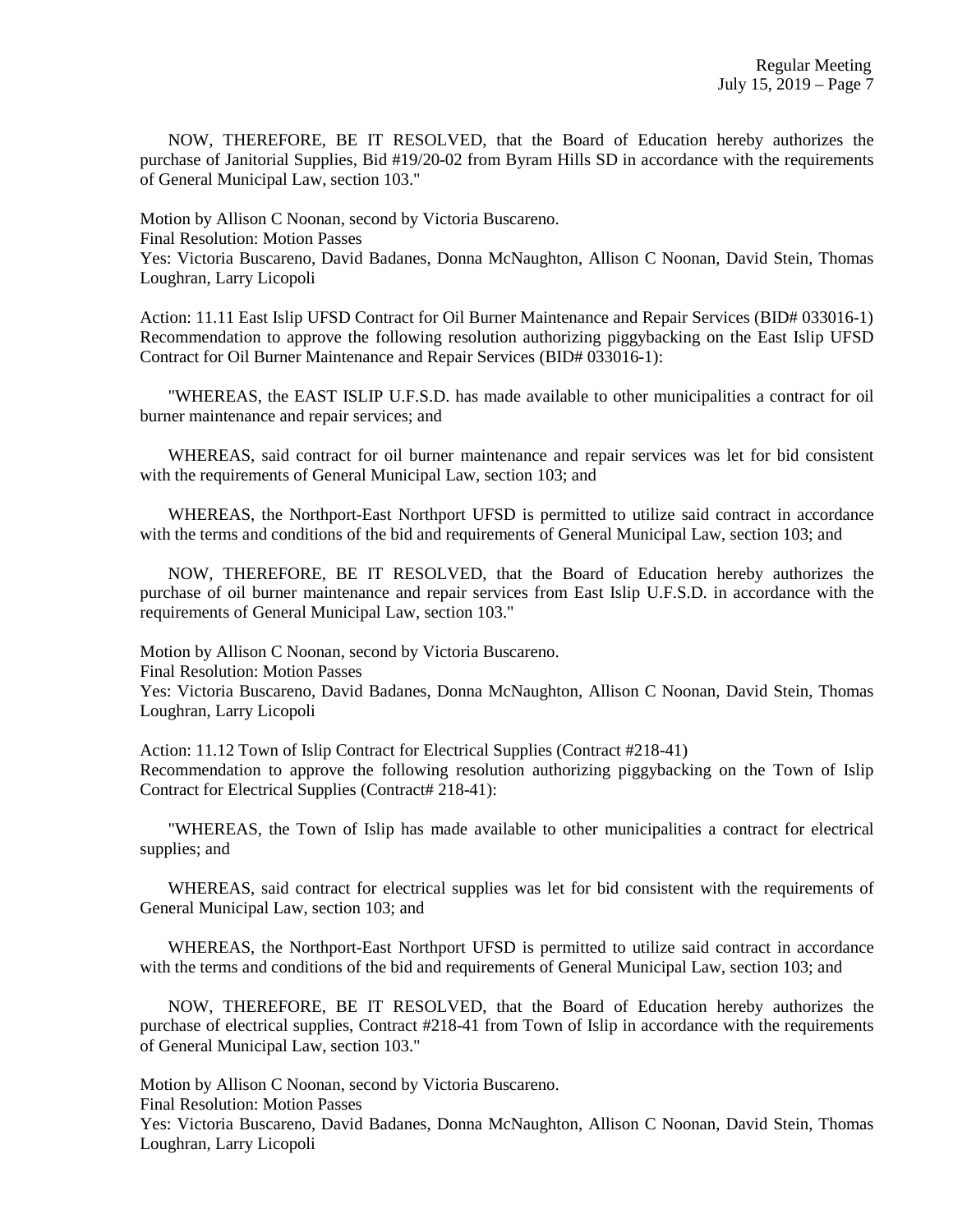Action: 11.13 Town of Islip Contract for Playground Equipment/Play Equipment & Site Amenities Catalogs-Playworld Systems; Little Tikes; Mid-Atlantic Products; Burke Premier Play Environments (or equal) (Contract #316-52)

Recommendation to approve the following resolution authorizing piggybacking on the Town of Islip Contract for Playground Equipment/Play Equipment & Site Amenities Catalogs-Playworld Systems; Little Tikes; Mid-Atlantic Products; Burke Premier Play Environments (or equal) (Contract# 316-52):

 "WHEREAS, the Town of Islip has made available to other municipalities a contract for playground equipment/play equipment & site amenities catalogs-Playworld Systems; Little Tikes; Mid-Atlantic Products; Burke Premier Play Equipment (or equal), Contract #316-52; and

WHEREAS, said contract for Playground Equipment/Play Equipment & Site Amenities Catalogs-Playworld Systems; Little Tikes; Mid-Atlantic Products; Burke Premier Play Environments (or equal) (Contract# 316-52) was let for bid consistent with the requirements of General Municipal Law, section 103; and

 WHEREAS, the Northport-East Northport UFSD is permitted to utilize said contract in accordance with the terms and conditions of the bid and requirements of General Municipal Law, section 103; and

 NOW, THEREFORE, BE IT RESOLVED, that the Board of Education hereby authorizes the purchase of Playground Equipment/Play Equipment & Site Amenities Catalogs-Playworld Systems; Little Tikes; Mid-Atlantic Products; Burke Premier Play Environments (or equal) (Contract# 316-52) from Town of Islip in accordance with the requirements of General Municipal Law, section 103."

Motion by Allison C Noonan, second by Victoria Buscareno.

Final Resolution: Motion Passes

Yes: Victoria Buscareno, David Badanes, Donna McNaughton, Allison C Noonan, David Stein, Thomas Loughran, Larry Licopoli

Action: 11.14 New York/Island Cooperative Bid Program for Educational Data Services Recommendation to approve the following resolution authorizing piggybacking on the New York/Island Cooperative Bid Program for Educational Data Services:

 "WHEREAS, the New York/Island Cooperative has made available to other municipalities a contract for Educational Data Services; and

 WHEREAS, said contract for Educational Data Services was let for bid consistent with the requirements of General Municipal Law, section 119-0; and

 WHEREAS, the Northport-East Northport U.F.S.D. is permitted to utilize said contract in accordance with the terms and conditions of the bid and requirements of General Municipal Law, section 119-0; and

 NOW, THEREFORE, BE IT RESOLVED, that the Board of Education hereby authorizes the purchase of Educational Data Services from the New York/Island Cooperative Bid in accordance with the requirements of General Municipal Law, section 119-0."

Motion by Allison C Noonan, second by Victoria Buscareno.

Final Resolution: Motion Passes

Yes: Victoria Buscareno, David Badanes, Donna McNaughton, Allison C Noonan, David Stein, Thomas Loughran, Larry Licopoli

Action: 11.15 Western Suffolk BOCES & Component School Districts RFP #16-17-03P-IE5-LH Ext. 3 for Tutorial & Special Education Services for Students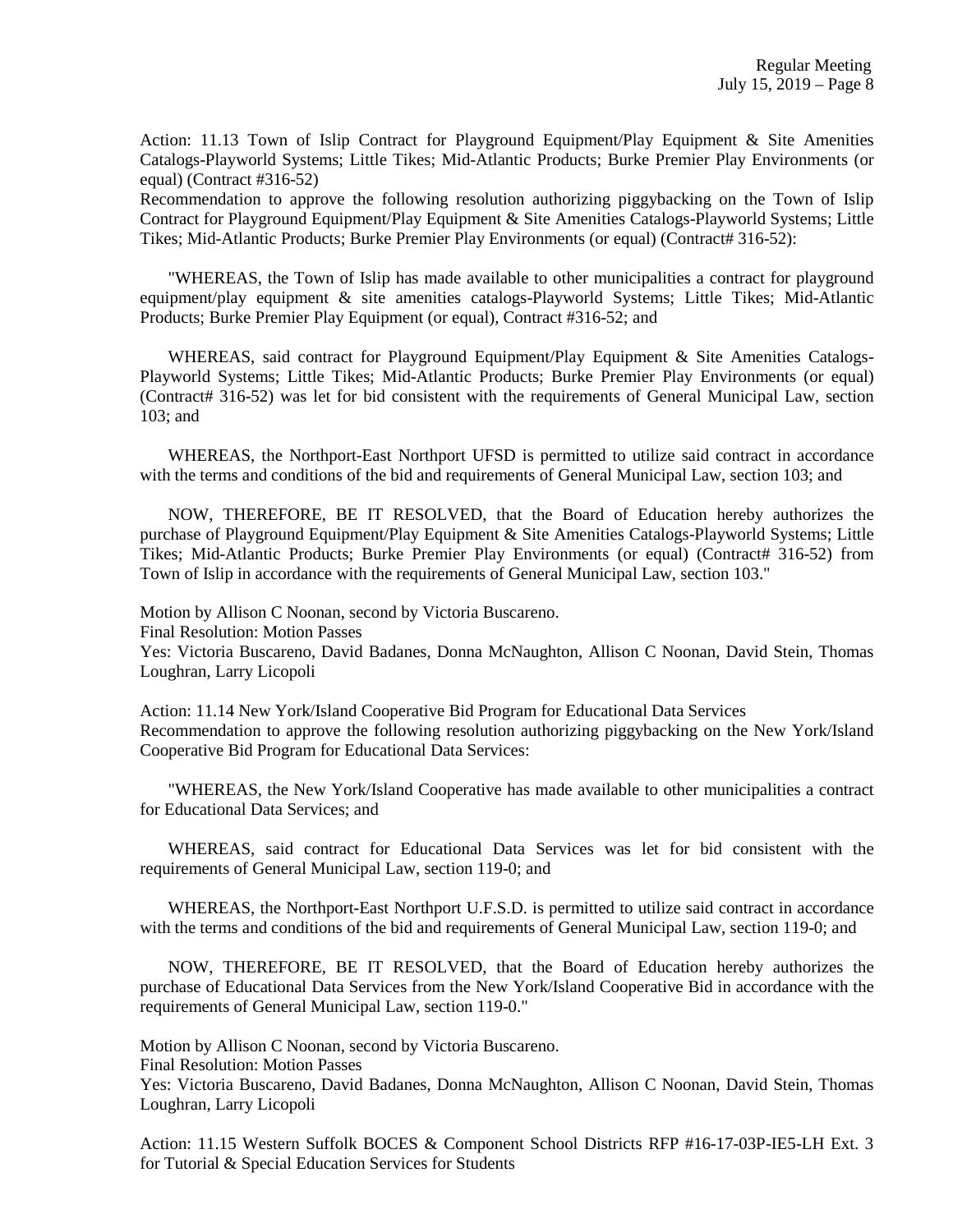Recommendation to approve the following resolution to participate in the Western Suffolk BOCES  $\&$ Component School Districts RFP #16-17-03P-IE5-LH Ext. 3 for Tutorial & Special Education Services for Students:

#### JOINT MUNICIPAL COOPERATIVE BIDDING RESOLUTION

 "WHEREAS, various educational and municipal corporations located within the State of New York desire to bid jointly for Tutorial & Special Education Services for Students, Western Suffolk BOCES & Component School Districts - RFP #16-17-03P-IE5-LH, opened March 17, 2016; Original Term of Contract: July 1, 2016 through June 30, 2017; First Extension of Contract: July 1, 2017 through June 30, 2018; Second Extension of Contract: July 1, 2018 through June 30, 2019; Third Extension of Contract: July 1, 2019 through June 30, 2020; and

 WHEREAS, the Northport-East Northport UFSD, an educational/municipal corporation is desirous of selectively participating with other educational and/or municipal corporations in the State of New York in joint bidding in the areas mentioned above pursuant to General Municipal Law §119-o and Education Law Section 1950; and

 WHEREAS, the District is a municipality within the meaning of General Municipal Law §119-n and is eligible to participate in the Board of Cooperative Educational Services, Second Supervisory District of Suffolk County (hereinafter Western Suffolk BOCES) Joint Municipal Cooperative Bidding Initiative in the areas mentioned above; and

 WHEREAS, with respect to all activities conducted by the Western Suffolk BOCES, the District wishes to delegate to Western Suffolk BOCES the responsibility for drafting of specifications, advertising for bids/proposals, accepting and opening bids/proposals, tabulating bids/proposals, awarding the bids/proposals, extending awards of bids/proposals, and reporting the results to the District.

 BE IT RESOLVED, that the District hereby appoints Western Suffolk BOCES to represent it and to act as the lead agent in all matters related to the services as described above; and

 BE IT FURTHER RESOLVED that the District hereby authorizes Western Suffolk BOCES to place all legal advertisements for any required cooperative bidding in Newsday, which is designated as the official newspaper for Western Suffolk BOCES; and

BE IT FURTHER RESOLVED that this Agreement with the Participant shall be for a term of one (1) year as authorized by General Municipal Law §119-o.2.j."

Motion by Allison C Noonan, second by Victoria Buscareno.

Final Resolution: Motion Passes

Yes: Victoria Buscareno, David Badanes, Donna McNaughton, Allison C Noonan, David Stein, Thomas Loughran, Larry Licopoli

Action: 11.16 Board of Cooperative Educational Services of Suffolk County Recommendation to approve the following resolution to join the Board of Cooperative Educational Services of Suffolk County:

School Year 2019-2020

 "WHEREAS, various educational and municipal corporations located within the State of New York desire to bid jointly for generally needed services and standardized supply and equipment items; and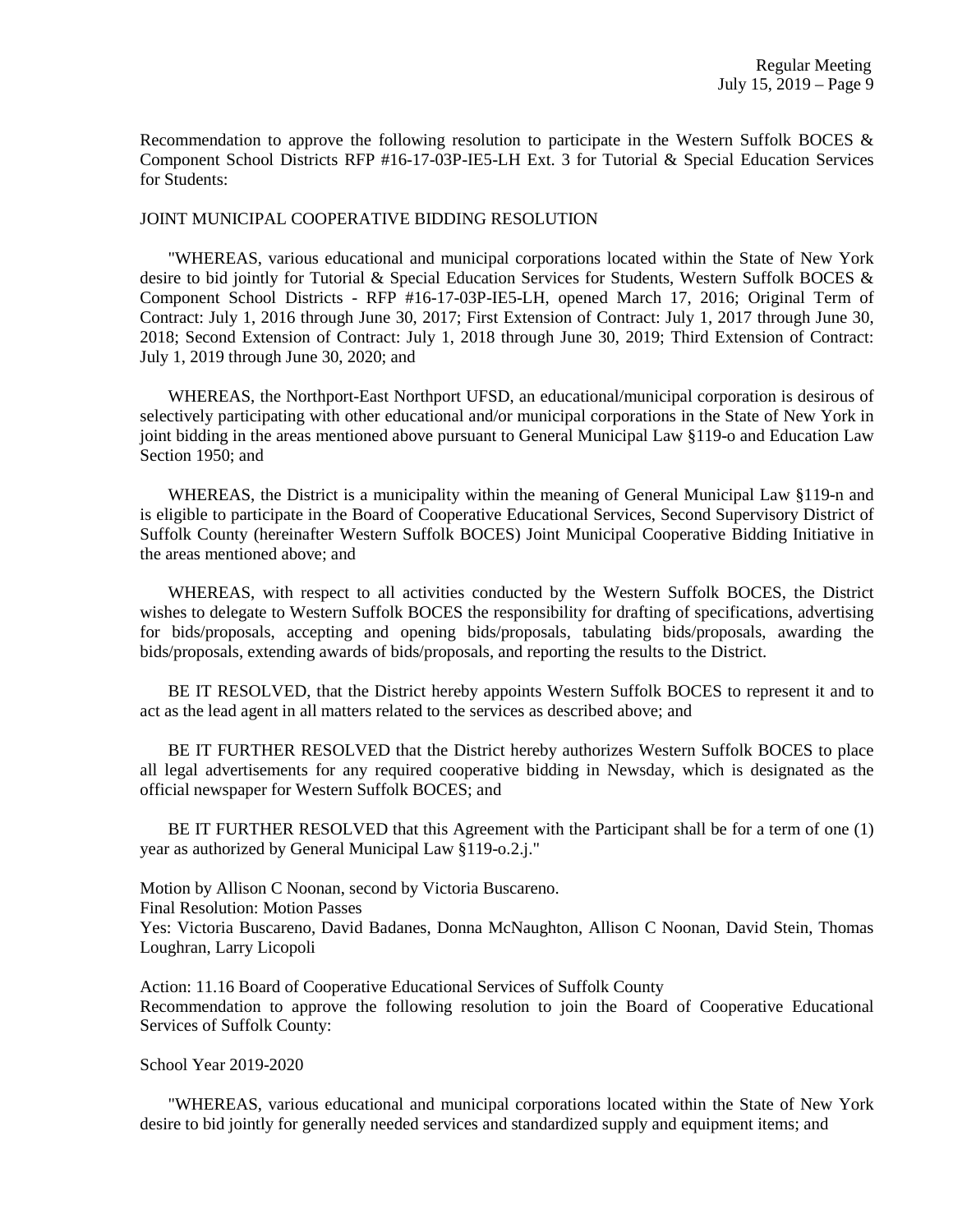WHEREAS, the Northport-East Northport U.F.S.D., an educational/municipal corporation (hereinafter the "Participant") is desirous of selectively participating with other educational and/or municipal corporations in the State of New York in joint bidding in the areas mentioned above pursuant to General Municipal Law §119-o and Education Law Section 1950; and

 WHEREAS, the Participant is a municipality within the meaning of General Municipal Law §119-n and is eligible to participate in the Board of Cooperative Educational Services, First Supervisory District of Suffolk County (hereinafter Eastern Suffolk BOCES) Joint Municipal Cooperative Bidding Program (hereinafter the "Program") in the areas mentioned above; and

 WHEREAS, the Participant acknowledges receipt of the Program description inclusive of Eastern Suffolk BOCES' standard bid packet and the general conditions relating to said Program; and

WHEREAS, with respect to all activities conducted by the Program, the Participant wishes to delegate to Eastern Suffolk BOCES the responsibility for drafting of bid specifications, advertising for bids, accepting and opening of bids, tabulating bids, awarding the bids, and reporting the results to the Participant.

 BE IT RESOLVED that the Participant hereby appoints Eastern Suffolk BOCES to represent it and to act as the lead agent in all matters related to the Program as described above; and

 BE IT FURTHER RESOLVED that the Participant hereby authorizes Eastern Suffolk BOCES to place all legal advertisements for any required cooperative bidding in Newsday, which is designated as the official newspaper for the Program; and

 BE IT FURTHER RESOLVED, that a Participant Meeting shall be held annually consisting of a representative from each Program Participant. Notice of the meeting shall be given to each representative at least five (5) days prior to such meeting; and

 BE IT FURTHER RESOLVED that an Advisory Committee will be formed consisting of five to ten representatives of Program Participants for a term of three (3) years as authorized by General Municipal Law §119-o.2.j.

 BE IT FURTHER RESOLVED that this Agreement with the Participant shall be for a term of one (1) year as authorized by General Municipal Law §119-o.1.j.

 BE IT FURTHER RESOLVED that the Participant agrees to pay Eastern Suffolk BOCES an annual fee as determined annually by Eastern Suffolk BOCES to act as the lead agent for the Program."

Motion by Allison C Noonan, second by Victoria Buscareno. Final Resolution: Motion Passes Yes: Victoria Buscareno, David Badanes, Donna McNaughton, Allison C Noonan, David Stein, Thomas Loughran, Larry Licopoli

Action: 11.17 Board of Cooperative Educational Services of Nassau County Recommendation to approve the following resolution to join the Board of Cooperative Educational Services of Nassau County:

GENERAL RESOLUTION FOR THE PURPOSE OF PARTICIPATING IN A COOPERATIVE BID COORDINATED BY THE BOARD OF COOPERATIVE EDUCATIONAL SERVICES OF NASSAU COUNTY FOR VARIOUS COMMODITIES AND/OR SERVICES

School Year 2019-2020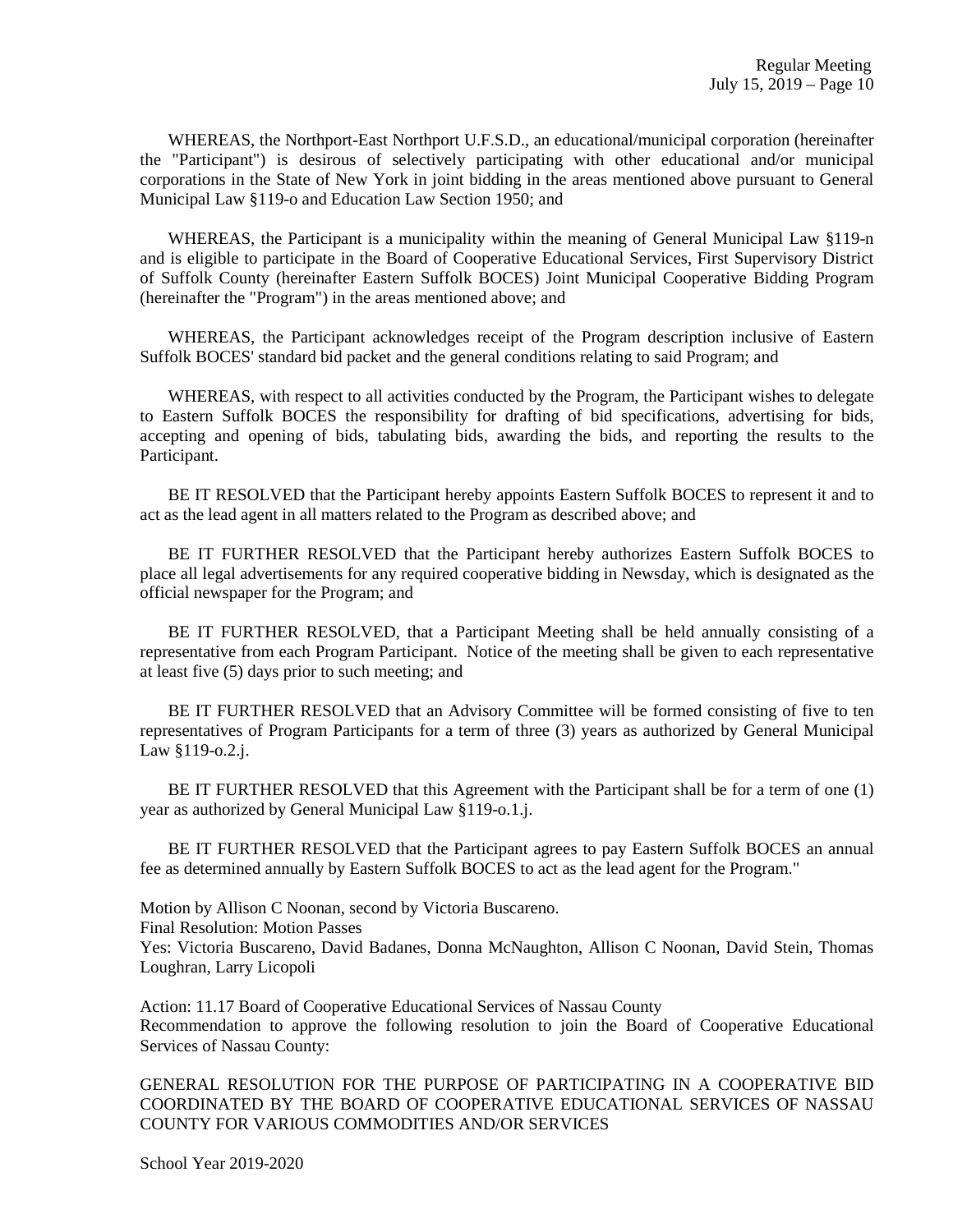"WHEREAS, the Board of Education of the Northport-East Northport School District of New York State, wishes to participate in a Cooperative Bidding Program conducted by The Board of Cooperative Educational Services of Nassau County for the purchase of various commodities and/or services as authorized by and in accordance with the Education Law and General Municipal Law, Section §119-o; and

 NOW THEREFORE, BE IT RESOLVED that the School District hereby appoints Nassau BOCES as its representative and agent in all matters related to the Cooperative Bidding Program, including but not limited to responsibility for drafting of specifications, advertising for bids, accepting and opening bids, tabulating bids, reporting the results to the School District and making recommendations thereon, and

 BE IT FURTHER RESOLVED that Nassau BOCES is hereby authorized to award cooperative bids on behalf of the School District to the bidder deemed to be the lowest responsible bidder meeting the bid specifications and otherwise complying with Article 5-A of the General Municipal Law of the State of New York relating to public bids and contracts and to enter into contracts for the purchase of the commodities and/or services as authorized herein, and

 BE IT FURTHER RESOLVED, that the School District hereby authorizes its School Business Administrator or his/her designee on behalf of the School District to participate in cooperative bidding conducted by Nassau BOCES and if requested to furnish Nassau BOCES an estimated minimum number of units that will be purchased and such other documents and information which may be reasonably necessary or useful in conducting the Cooperative Bidding Program, and

 BE IT FURTHER RESOLVED, that the School District agrees to assume its equitable share of the administrative costs of the cooperative bidding program and all of its obligations and responsibilities pursuant to any contract that may be awarded by Nassau BOCES on behalf of the School District."

Motion by Allison C Noonan, second by Victoria Buscareno. Final Resolution: Motion Passes Yes: Victoria Buscareno, David Badanes, Donna McNaughton, Allison C Noonan, David Stein, Thomas Loughran, Larry Licopoli

Action: 11.18 Municipal Cooperative Purchasing Agreement with the Town of Huntington Recommendation to approve the following resolution to continue with the Municipal Cooperative Purchasing Agreement with the Town of Huntington, dated October 10, 2008:

### MUNICIPAL COOPERATIVE PURCHASING AGREEMENT

THIS AGREEMENT, dated the 10th of October 2008, between the School districts of the TOWN OF HUNTINGTON, with offices at 100 Main Street, Huntington, New York 11743, hereinafter referred to as the "TOWN" and the Northport-East Northport UFSD, with offices at PO Box 210, Northport, New York 11768, hereinafter referred to as the "DISTRICT."

 "WHEREAS, it is the desire of the TOWN and the DISTRICT as the Agencies named herein to cooperate with respect to the utilization of the services of the TOWN's Purchasing Department; and

 WHEREAS, the parties hereto are desirous of authorizing the Purchasing Director of the TOWN to advertise all of the bid requests for proposals and name the DISTRICT.

NOW, THEREFORE, IT IS AGREED AS FOLLOWS:

 1. The Director of Purchasing of the TOWN is authorized, in advertising for any bid for any material, equipment or merchandise, to include in all of the public notifications and advertisements, the name of the DISTRICT.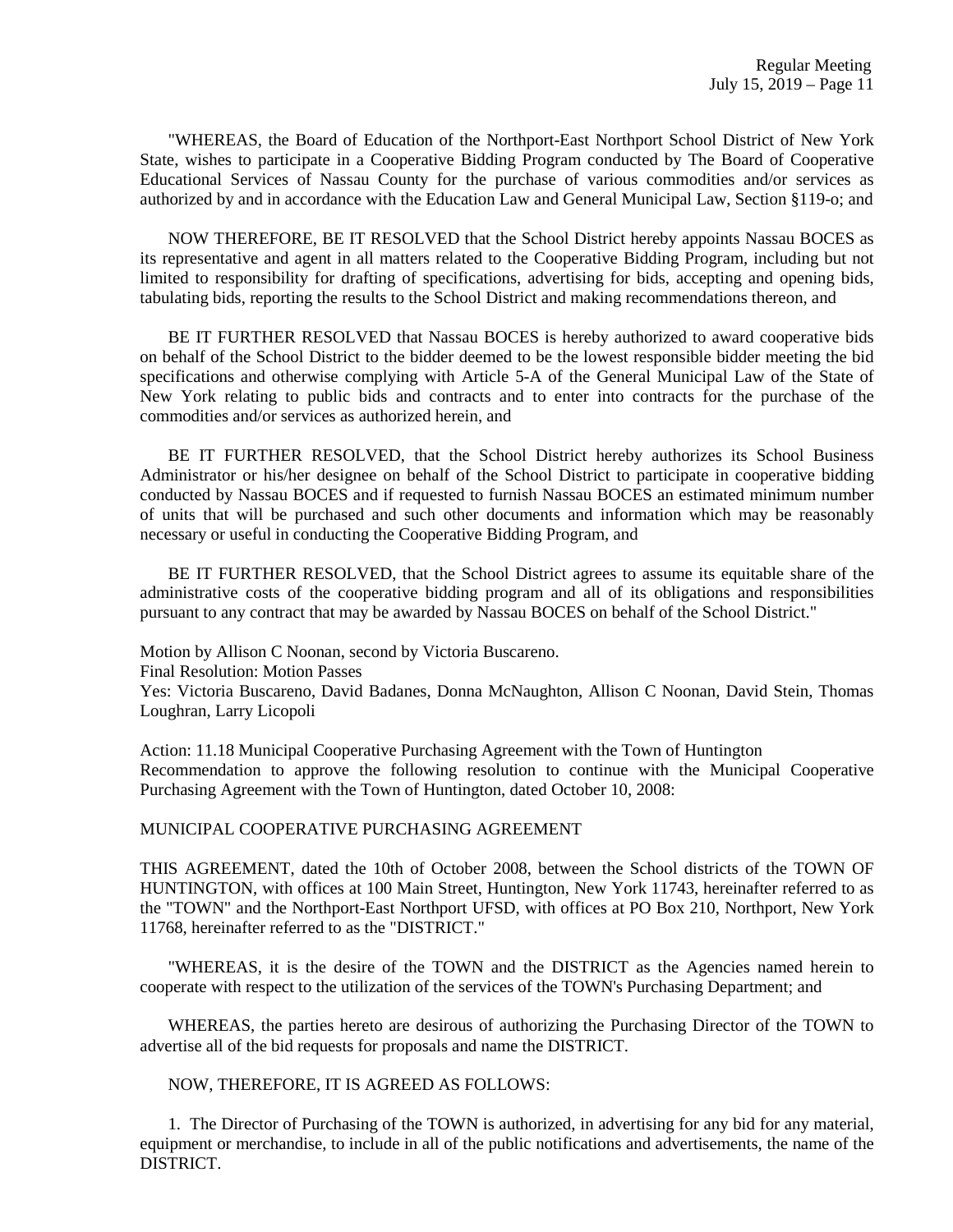2. The Director of Purchasing of the TOWN shall make it a specific condition of any bids awarded that the DISTRICT may avail itself and purchase any of the materials, equipment or merchandise bid.

 3. The DISTRICT agrees to make available to the Director of Purchasing of the TOWN, in a timely fashion, information as to the quantity and type of materials, equipment or merchandise that it uses on an annual basis.

 4. The governing Board of the DISTRICT specifically authorizes and consents that the Director of Purchasing of the TOWN is authorized to advertise and award bids in its name in accordance with the provisions of Town Law and the Local Finance Law, and any other applicable local laws and regulations.

 5. It is specifically agreed that the providing of these services by the TOWN Director of Purchasing shall be without costs to the DISTRICT and without additional cost to the TOWN.

 6. The DISTRICT is responsible for the payment of any materials, equipment and merchandise purchased by it from the bids awarded by the TOWN's Director of Purchasing. DISTRICT's financial responsibility shall include payment of any materials, equipment and merchandise purchased and any other incidental costs related to materials, equipment and merchandise purchased such as shipping and delivery.\

 7. The DISTRICT agrees to hold harmless the TOWN and indemnify the TOWN from and against any claim, lawsuit, and/or judgment together with all costs and all incidental charges thereto including, but not limited to, costs and reasonable attorney's fees incurred and arising out of the DISTRICT's purchase of materials, equipment and merchandise under this Agreement.

8. Either party may terminate this agreement upon thirty (30) days written notice to the other."

Motion by Allison C Noonan, second by Victoria Buscareno.

Final Resolution: Motion Passes

Yes: Victoria Buscareno, David Badanes, Donna McNaughton, Allison C Noonan, David Stein, Thomas Loughran, Larry Licopoli

Action: 11.19 Nassau-Suffolk School Boards Association, Inc. Recommendation to approve Nassau-Suffolk School Boards Association, Inc. 2019-2020 Annual Membership Dues in the amount of \$3,950.00

Motion by Allison C Noonan, second by Victoria Buscareno.

Final Resolution: Motion Passes

Yes: Victoria Buscareno, David Badanes, Donna McNaughton, Allison C Noonan, David Stein, Thomas Loughran, Larry Licopoli

Action: 11.20 Donation to School Lunch Fund Recommendation to approve the following resolution:

 "RESOLVED, that the Board of Education accept the donation of \$531 from Brian and Stephanie Adams for the purpose of assisting in paying charges for Norwood Avenue families with an unpaid balance. Please accept this donation and place in general fund for this purpose."

Motion by Allison C Noonan, second by Victoria Buscareno. Final Resolution: Motion Passes Yes: Victoria Buscareno, David Badanes, Donna McNaughton, Allison C Noonan, David Stein, Thomas Loughran, Larry Licopoli

Action: 11.21 Stop & Shop A+ School Rewards Program - Pulaski Road Elementary School Recommendation to approve the following resolution:

 "RESOLVED, that the Board of Education accept the donation of \$846.10 toward the purchase of classroom supplies for Pulaski Road Elementary School and increase the 2019-2020 budget code A2110.5030.16.0200 by \$846.10 for this purpose.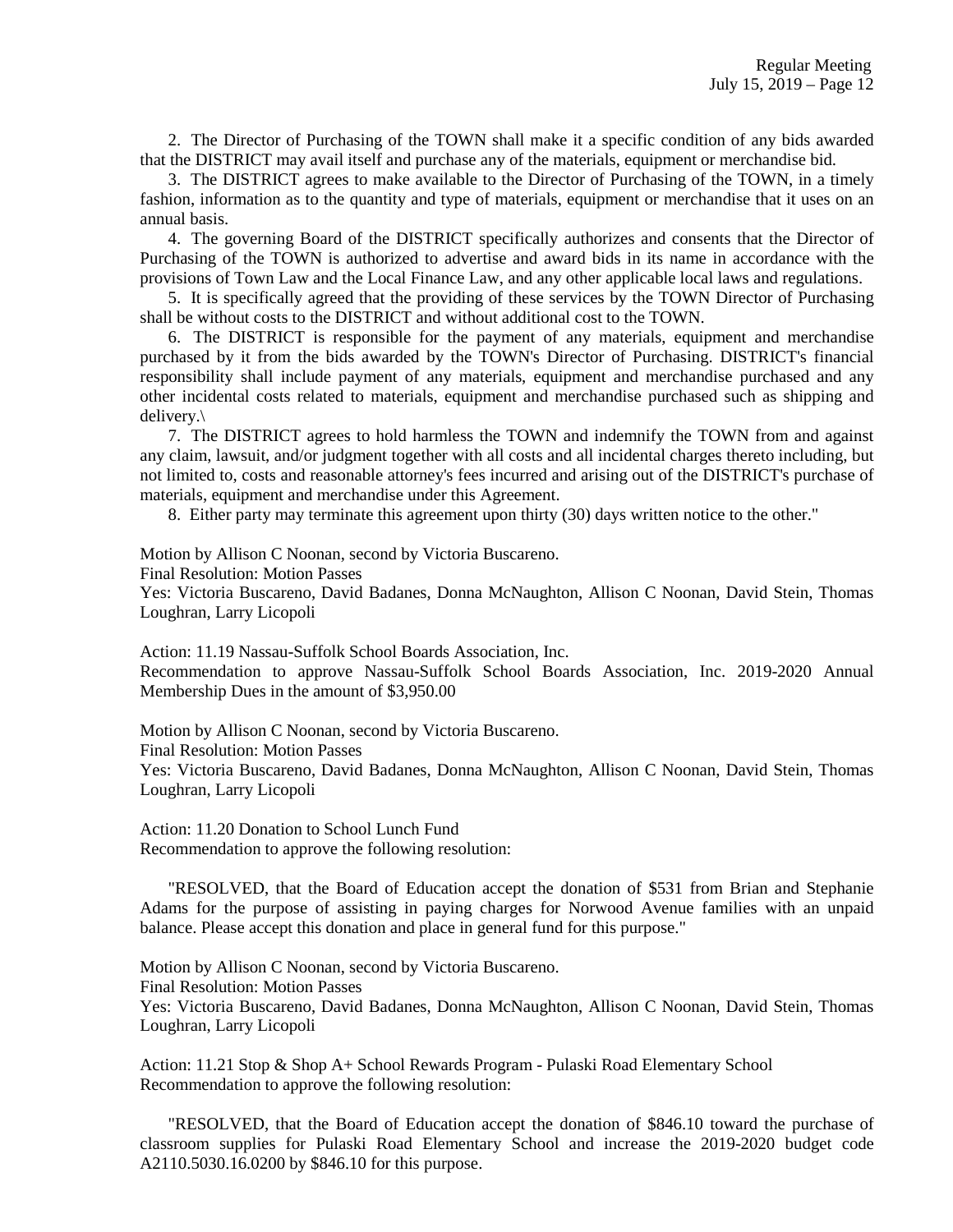RESOLVED, that the Board of Education hereby approves an increase in the revenue code A2705 of the 2019-2020 budget by \$846.10 with the understanding that this increase in revenue is the result of the Pulaski Road Elementary School participation in the Stop and Shop A+ School Rewards Program"

Motion by Allison C Noonan, second by Victoria Buscareno. Final Resolution: Motion Passes Yes: Victoria Buscareno, David Badanes, Donna McNaughton, Allison C Noonan, David Stein, Thomas Loughran, Larry Licopoli

Action: 11.22 Caleb Paquet Memorial Scholarship Fund Donation Recommendation to approve the following resolution:

 "RESOLVED, that the Board of Education accepts the following donations to the Caleb Paquet Memorial Scholarship Fund:

\$100 from Angela and Robert Santaniello \$100 from Maryann and Thomas Horvath \$40 from Sue and Eddy Ebert \$100 from Patricia and Edward Fitzgerald \$100 from Victoria and Glenn Buscareno \$100 from Donna and John Sarcona \$25 from Monica and David Schoeps \$50 from Margaret Janke \$200 from Robert Feinstein \$150 from Get in Shape Long Island LTD \$260 from 17-18 Hewitt Square LLC"

Motion by Allison C Noonan, second by Victoria Buscareno. Final Resolution: Motion Passes Yes: Victoria Buscareno, David Badanes, Donna McNaughton, Allison C Noonan, David Stein, Thomas Loughran, Larry Licopoli

Action: 11.23 Society for Science & the Public Donation Recommendation to approve the following resolution:

 "BE IT RESOLVED, that the Board of Education hereby gratefully accepts a donation of \$2,000 from the Society of Science & the Public for participating in the 2019 Regeneron Science Talent Search and having a scholar recipient, and increase the 2019-2020 budget code A2110.5030.30.0700 by \$2,000 for this purpose. This donation is for the purposes of further supporting excellence in science, math and/or engineering education at Northport High school.

 BE IT RESOLVED, that the Board of Education hereby approves an increase in the revenue code A2705 of the 2019-2020 budget by \$2,000 with the understanding that this increase in revenue is the result of a donation from the Society for Science & the Public."

Motion by Allison C Noonan, second by Victoria Buscareno. Final Resolution: Motion Passes Yes: Victoria Buscareno, David Badanes, Donna McNaughton, Allison C Noonan, David Stein, Thomas

Loughran, Larry Licopoli

Action: 11.24 Leslie Spanko Memorial Scholarship Fund Donation Recommendation to approve the following resolution: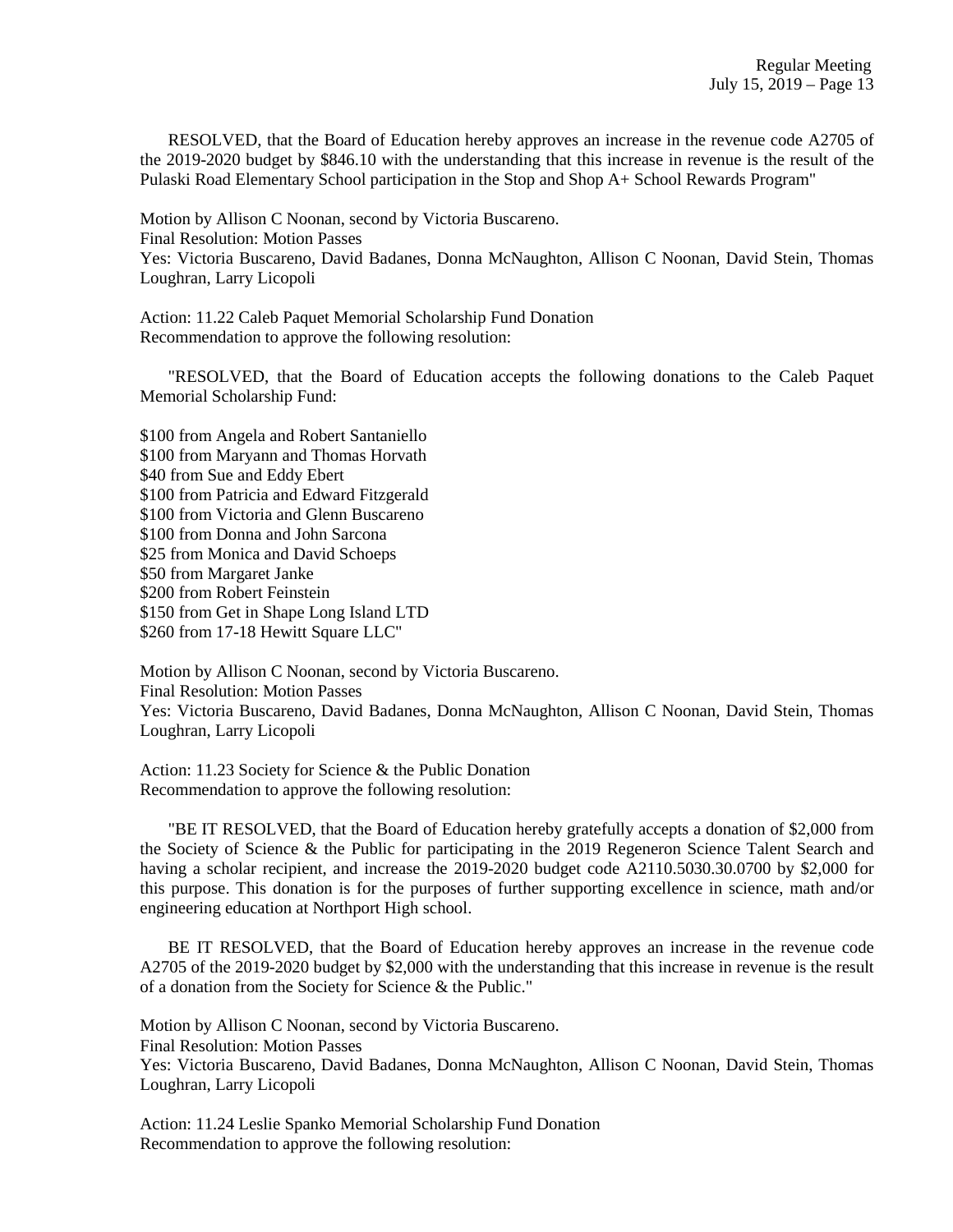"RESOLVED, that the Board of Education accept the donation of \$640.00 from the Northport High School Clash of Classes Event to the Leslie Spanko Memorial Scholarship Fund."

Motion by Allison C Noonan, second by Victoria Buscareno. Final Resolution: Motion Passes Yes: Victoria Buscareno, David Badanes, Donna McNaughton, Allison C Noonan, David Stein, Thomas Loughran, Larry Licopoli

Action: 11.25 Center for Disease Control Donation Recommendation to approve the following resolution:

 "RESOLVED, that the Board of Education accept the donation of \$500 from the Center for Disease Control's 2019 National Youth Tobacco Survey to be used by the Northport High School to fund educational programs regarding vaping and the danger of, and increase the 2019-2020 budget code A2020.4010.30.2803 by \$500 for this purpose.

 RESOLVED, that the Board of Education hereby approves an increase in the revenue code A2705 of the 2019-2020 budget by \$500 with the understanding that this increase in revenue is the result of a donation from the Center for Disease Control 2019 National Youth Tobacco Survey."

Motion by Allison C Noonan, second by Victoria Buscareno. Final Resolution: Motion Passes Yes: Victoria Buscareno, David Badanes, Donna McNaughton, Allison C Noonan, David Stein, Thomas Loughran, Larry Licopoli

Action: 11.26 Urban Studies Field Trip Donation Recommendation to approve the following resolution:

 "BE IT RESOLVED, that the Board of Education hereby gratefully accepts a donation of \$285 from Northport-East Northport residents for the purposes of covering the cost of transportation for the Northport High School Urban Studies class field trips on June 13, 2019, and increase the 2018-2019 budget code A2110.4161.30.2903 by \$285 for this purpose.

 BE IT RESOLVED, that the Board of education hereby approves an increase in the revenue code A2705 of the 2018-2019 budget by \$285 with the understanding that this increase in revenue is the result of donations from Northport-East Northport residents."

Motion by Allison C Noonan, second by Victoria Buscareno.

Final Resolution: Motion Passes

Yes: Victoria Buscareno, David Badanes, Donna McNaughton, Allison C Noonan, David Stein, Thomas Loughran, Larry Licopoli

Action: 11.27 Responsive Classroom Training Donation Recommendation to approve the following resolution:

 "RESOLVED, that the Board of Education accept the donation of \$2,800.00 from the teachers of Great Neck Public Schools for the purpose of covering the charge for their participation in the June 27-28, 2019 Responsive Classroom Training and increase the 2019-2020 budget code A2110.4010.00.2805 by \$2,800.00 for this purpose.

 RESOLVED, that the Board of Education hereby approves an increase in the revenue code A2705 of the 2019-2020 budget by \$2,800.00 with the understanding that this increase in revenue is the result of donation from teachers of Great Neck Public Schools."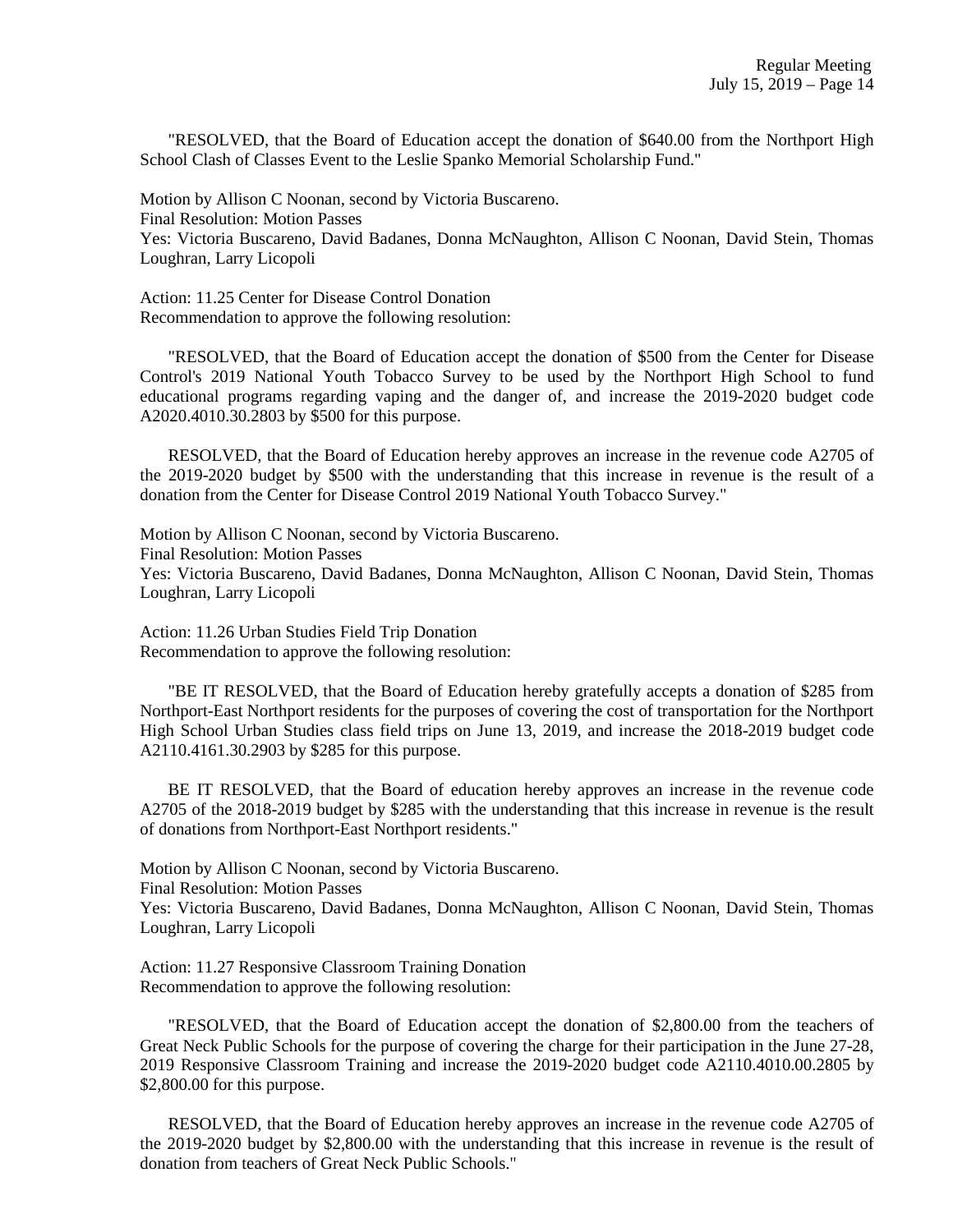Motion by Allison C Noonan, second by Victoria Buscareno. Final Resolution: Motion Passes Yes: Victoria Buscareno, David Badanes, Donna McNaughton, Allison C Noonan, David Stein, Thomas Loughran, Larry Licopoli

Action: 11.28 Youth Directions and Alternatives C.Y.A. Inc Recommendation to authorize the Board President to execute an Agreement between the Board of Education of the Northport-East Northport Union Free School District and Youth Directions and Alternatives C.Y.A. Inc. in the amount of \$32,000 for the 2019-2020 school year (\$4,000.00 for general services as stated in the contract, and \$28,000.00 for the employment of a full time Street Outreach Worker and Youth Worker)

Motion by Allison C Noonan, second by Victoria Buscareno. Final Resolution: Motion Passes Yes: Victoria Buscareno, David Badanes, Donna McNaughton, Allison C Noonan, David Stein, Thomas Loughran, Larry Licopoli

Action: 11.29 Keys to Literacy

Recommendation to approve a Supplementary Education Services Agreement between the Northport-East Northport Union Free School District and Keys to Literacy for Keys to Comprehensive Training and Books for a total of \$7,959 (Student Services)

Motion by Allison C Noonan, second by Victoria Buscareno. Final Resolution: Motion Passes Yes: Victoria Buscareno, David Badanes, Donna McNaughton, Allison C Noonan, David Stein, Thomas Loughran, Larry Licopoli

Action: 11.30 Music Theatre International

Recommendation to approve a Production Contract between the Northport-East Northport Union Free School District and Music Theatre International for Disney's The Lion King Kids (PRS)

Motion by Allison C Noonan, second by Victoria Buscareno.

Final Resolution: Motion Passes

Yes: Victoria Buscareno, David Badanes, Donna McNaughton, Allison C Noonan, David Stein, Thomas Loughran, Larry Licopoli

Action: 11.31 Kathryn Chapman

Recommendation to approve a Supplementary Education Services Agreement between the Northport-East Northport Union Free School District and Kathryn Chapman for professional development for a total not to exceed \$3,000 (Science)

Motion by Allison C Noonan, second by Victoria Buscareno. Final Resolution: Motion Passes Yes: Victoria Buscareno, David Badanes, Donna McNaughton, Allison C Noonan, David Stein, Thomas Loughran, Larry Licopoli

Action: 11.32 Jericho School District

Recommendation to approve a 2018-2019 Special Education Services Contract between the Board of Education of the Northport-East Northport Union Free School District and the Board of Education of the Jericho School District (Spec. Ed.)

Motion by Allison C Noonan, second by Victoria Buscareno. Final Resolution: Motion Passes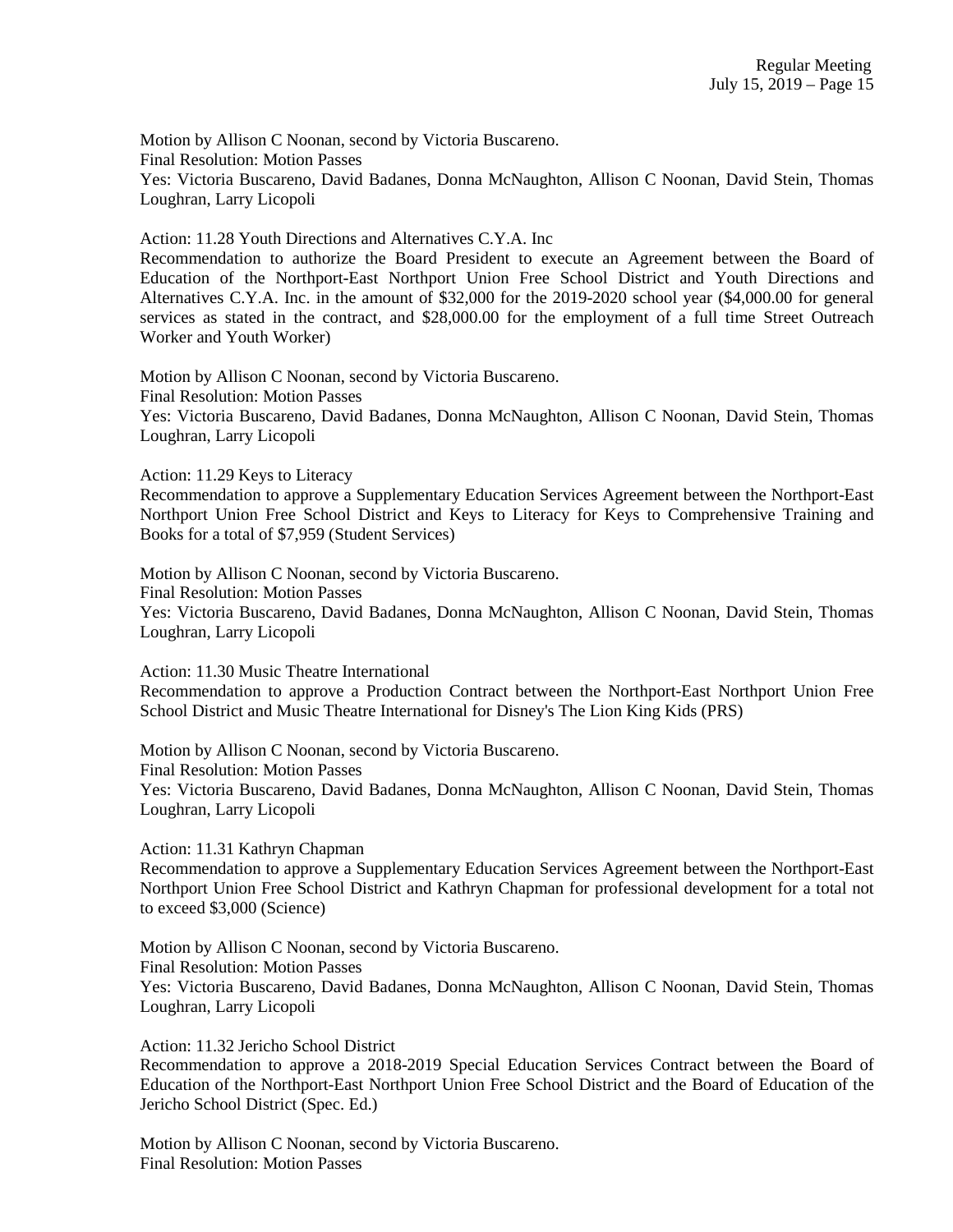Yes: Victoria Buscareno, David Badanes, Donna McNaughton, Allison C Noonan, David Stein, Thomas Loughran, Larry Licopoli

Action: 11.33 Michael J. Cunningham, Speech-Language Pathologist, P.C. Recommendation to approve a 2019-2020 Agreement between the Northport-East Northport Union Free School District and Michael J. Cunningham, Speech-Language Pathologist, P.C. for IEP related services (Spec. Ed.)

Motion by Allison C Noonan, second by Victoria Buscareno. Final Resolution: Motion Passes Yes: Victoria Buscareno, David Badanes, Donna McNaughton, Allison C Noonan, David Stein, Thomas Loughran, Larry Licopoli

Action: 11.34 The Long Island Home d/b/a South Oaks Hospital Recommendation to approve a 2019-2020 Agreement between the Northport-East Northport Union Free School District and The Long Island Home d/b/a South Oaks Hospital for IEP transitional services (Spec. Ed.)

Motion by Allison C Noonan, second by Victoria Buscareno. Final Resolution: Motion Passes Yes: Victoria Buscareno, David Badanes, Donna McNaughton, Allison C Noonan, David Stein, Thomas Loughran, Larry Licopoli

Action: 11.35 Anderson Center for Autism

Recommendation to approve a 2019-2020 Agreement between the Northport-East Northport Union Free School District and Anderson Center for Autism (Spec. Ed.)

Motion by Allison C Noonan, second by Victoria Buscareno.

Final Resolution: Motion Passes Yes: Victoria Buscareno, David Badanes, Donna McNaughton, Allison C Noonan, David Stein, Thomas Loughran, Larry Licopoli

Action: 11.36 Helping Hands Children Services Recommendation to approve a 2019-2020 Agreement between the Northport-East Northport Union Free School District and Helping Hands Children Services for IEP related services (Spec. Ed.)

Motion by Allison C Noonan, second by Victoria Buscareno. Final Resolution: Motion Passes Yes: Victoria Buscareno, David Badanes, Donna McNaughton, Allison C Noonan, David Stein, Thomas Loughran, Larry Licopoli

Action: 11.37 Helping Hands Children Services Recommendation to approve a 2019-2020 Agreement between the Northport-East Northport Union Free School District and Helping Hands Children Services for academic tutoring (Spec. Ed.)

Motion by Allison C Noonan, second by Victoria Buscareno. Final Resolution: Motion Passes Yes: Victoria Buscareno, David Badanes, Donna McNaughton, Allison C Noonan, David Stein, Thomas Loughran, Larry Licopoli

Action: 11.38 Helping Hands Children Services Recommendation to approve a 2019-2020 Agreement between the Northport-East Northport Union Free School District and Helping Hands Children Services for skilled nurse staff services (Spec. Ed.)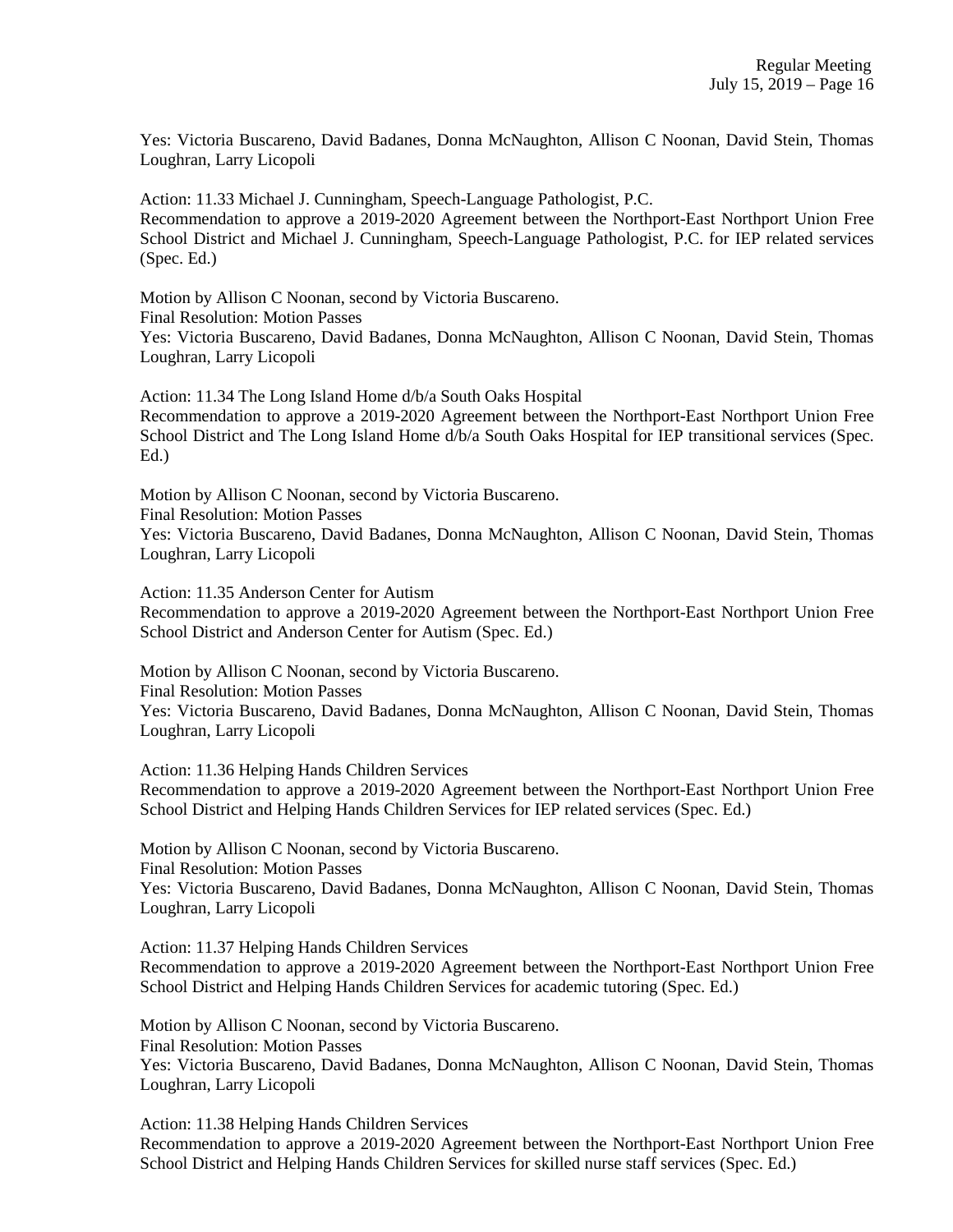Motion by Allison C Noonan, second by Victoria Buscareno. Final Resolution: Motion Passes Yes: Victoria Buscareno, David Badanes, Donna McNaughton, Allison C Noonan, David Stein, Thomas Loughran, Larry Licopoli

Action: 11.39 School Breakfast and Lunch Prices 2019-2020 Recommendation to approve the following breakfast and lunch prices for the 2019-2020 school year: Elementary Breakfast at \$2.15, Elementary Lunch at \$2.90 (grades K-5), and Secondary Breakfast at \$2.40, Secondary Lunch at \$3.15 (grades 6-12)

Motion by Allison C Noonan, second by Victoria Buscareno. Final Resolution: Motion Passes Yes: Victoria Buscareno, David Badanes, Donna McNaughton, Allison C Noonan, David Stein, Thomas Loughran, Larry Licopoli

Action: 11.40 Claims Auditor's Report Recommendation to approve the Claims Auditor's Report for Warrants and Schedule of Claims for payments dated:

May 3, 2019 (Payroll Trust & Agency Warrant), May 15, 2019 (Accounts Payable Warrant), May 17, 2019 (Payroll Trust & Agency Warrant), May 31, 2019 (Payroll Trust & Agency Warrant), May 31, 2019 (Accounts Payable Warrant), May 2019 (Claims Audit Report)

Motion by Allison C Noonan, second by Victoria Buscareno. Final Resolution: Motion Passes Yes: Victoria Buscareno, David Badanes, Donna McNaughton, Allison C Noonan, David Stein, Thomas Loughran, Larry Licopoli

Action: 11.41 Claims Auditor's Report - Payroll Audit Recommendation to approve the Claims Auditor's Report - Payroll Audit for the Payroll Distribution/Audit dated May 3, 2019 (Bellerose Avenue School)

Motion by Allison C Noonan, second by Victoria Buscareno. Final Resolution: Motion Passes Yes: Victoria Buscareno, David Badanes, Donna McNaughton, Allison C Noonan, David Stein, Thomas Loughran, Larry Licopoli

Action: 11.42 Treasurer's Report and Monthly Summary of Receipts and Disbursements Recommendation to approve the Treasurer's Report and Monthly Summary of Receipts and Disbursements:

11.42.1 Treasurer's Report for the period May 1, 2019 through May 31, 2019 11.42.2 Monthly Summary of Receipts and Disbursements for May 2019

Motion by Allison C Noonan, second by Victoria Buscareno. Final Resolution: Motion Passes Yes: Victoria Buscareno, David Badanes, Donna McNaughton, Allison C Noonan, David Stein, Thomas Loughran, Larry Licopoli

Action: 11.43 Schedule of Investments Recommendation to approve the Schedule of Investments as of May 31, 2019

Motion by Allison C Noonan, second by Victoria Buscareno.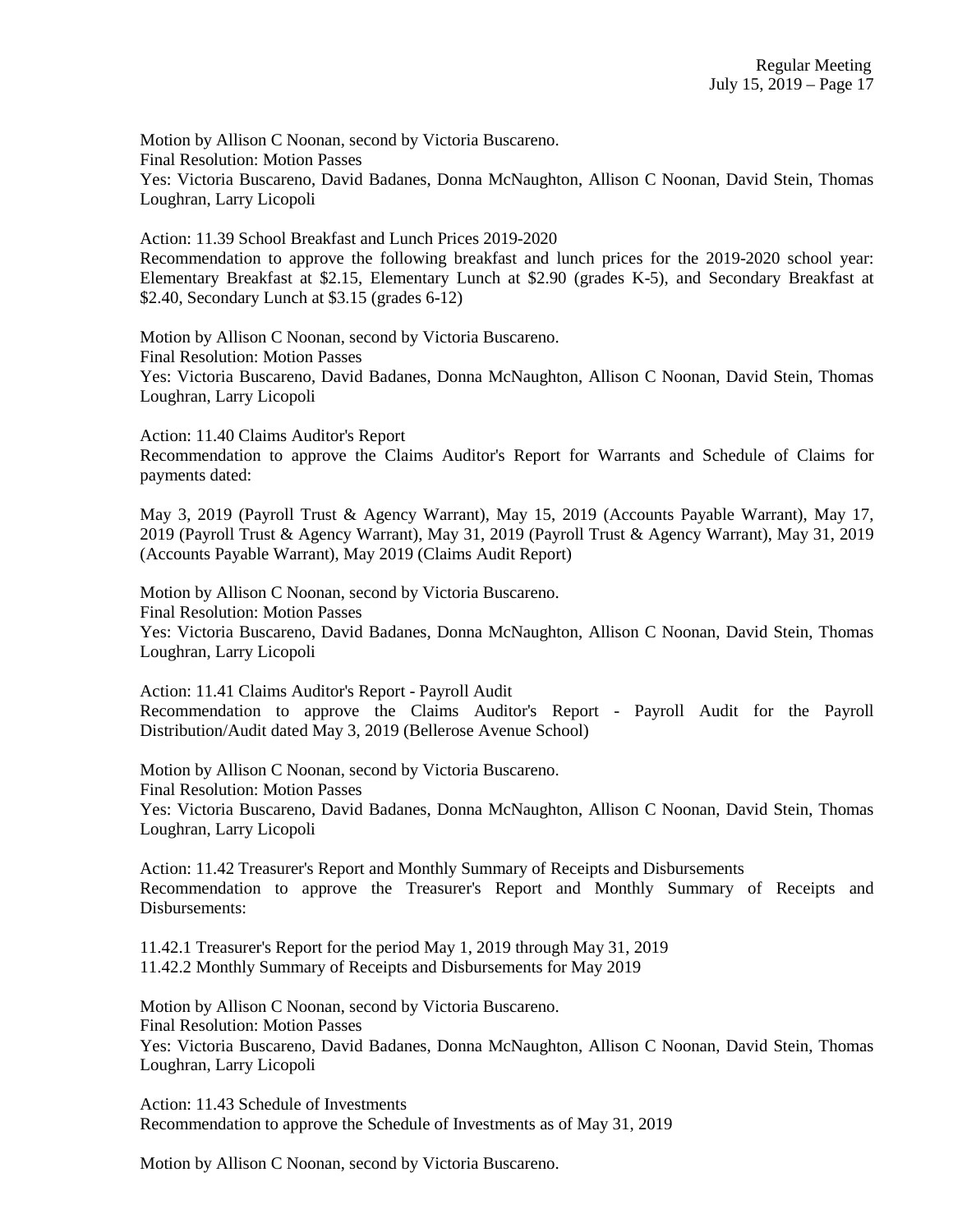Final Resolution: Motion Passes Yes: Victoria Buscareno, David Badanes, Donna McNaughton, Allison C Noonan, David Stein, Thomas Loughran, Larry Licopoli

Action: 11.44 Collateral Schedule Recommendation to approve the Collateral Schedule as of May 31, 2019

Motion by Allison C Noonan, second by Victoria Buscareno. Final Resolution: Motion Passes Yes: Victoria Buscareno, David Badanes, Donna McNaughton, Allison C Noonan, David Stein, Thomas Loughran, Larry Licopoli

Action: 11.45 Bank Reconciliation Report Recommendation to approve the Bank Reconciliation Reports for the Month Ended May 31, 2019

Motion by Allison C Noonan, second by Victoria Buscareno. Final Resolution: Motion Passes Yes: Victoria Buscareno, David Badanes, Donna McNaughton, Allison C Noonan, David Stein, Thomas Loughran, Larry Licopoli

Action: 11.46 General Fund Projected Cash Flow Statement Recommendation to approve the General Fund Projected Cash Flow Statements for the year ending 2018- 2019, Actual Data July 1, 2018 - May 31, 2019, Estimated Data June 1, 2019 - June 30, 2019

Motion by Allison C Noonan, second by Victoria Buscareno. Final Resolution: Motion Passes Yes: Victoria Buscareno, David Badanes, Donna McNaughton, Allison C Noonan, David Stein, Thomas Loughran, Larry Licopoli

Action: 11.47 Monthly Revenue and Budget Status Report - Special Aid Fund Recommendation to approve the Monthly Revenue and Budget Status Reports - Special Aid Fund for the Month Ending May 31, 2019

Motion by Allison C Noonan, second by Victoria Buscareno. Final Resolution: Motion Passes Yes: Victoria Buscareno, David Badanes, Donna McNaughton, Allison C Noonan, David Stein, Thomas Loughran, Larry Licopoli

Action: 11.48 Monthly Revenue and Budget Status Report - General Fund Recommendation to approve the Monthly Revenue and Budget Status Report - General Fund for the Month Ending May 31, 2019

Motion by Allison C Noonan, second by Victoria Buscareno. Final Resolution: Motion Passes Yes: Victoria Buscareno, David Badanes, Donna McNaughton, Allison C Noonan, David Stein, Thomas Loughran, Larry Licopoli

Action: 11.49 Monthly Revenue and Budget Status Report - Capital Fund Recommendation to approve the Monthly Revenue and Budget Status Reports - Capital Fund for the Month Ending May 31, 2019

Motion by Allison C Noonan, second by Victoria Buscareno. Final Resolution: Motion Passes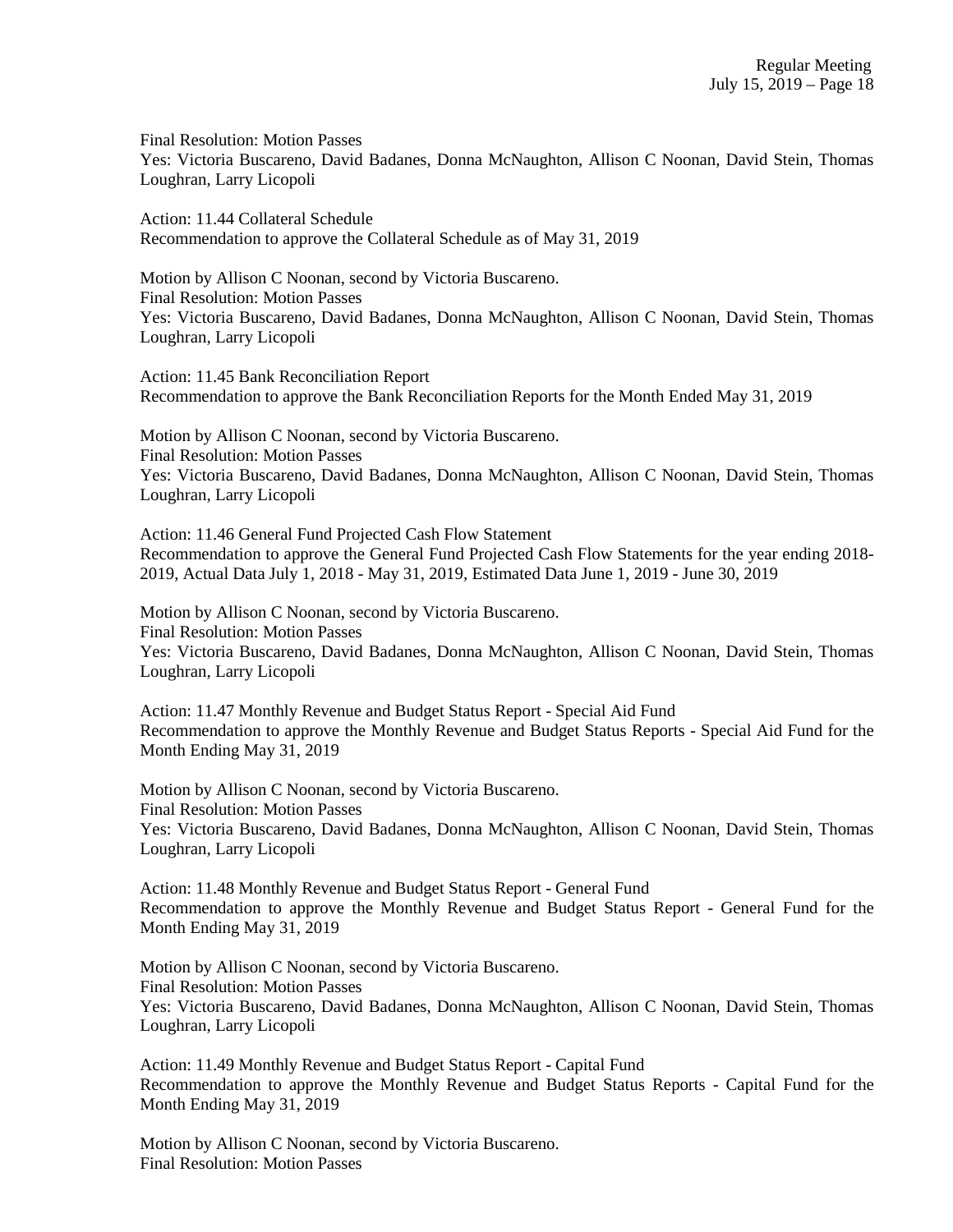Yes: Victoria Buscareno, David Badanes, Donna McNaughton, Allison C Noonan, David Stein, Thomas Loughran, Larry Licopoli

Action: 11.50 Monthly Revenue and Budget Status Report - School Lunch Fund Recommendation to approve the Monthly Revenue and Budget Status Reports - School Lunch Fund for the Month Ending May 31, 2019

Motion by Allison C Noonan, second by Victoria Buscareno. Final Resolution: Motion Passes Yes: Victoria Buscareno, David Badanes, Donna McNaughton, Allison C Noonan, David Stein, Thomas Loughran, Larry Licopoli

Action: 11.51 School Lunch Profit and Loss Statement Recommendation to approve the School Lunch Profit and Loss Statement for the period September 1, 2018 through May 31, 2019

Motion by Allison C Noonan, second by Victoria Buscareno. Final Resolution: Motion Passes Yes: Victoria Buscareno, David Badanes, Donna McNaughton, Allison C Noonan, David Stein, Thomas Loughran, Larry Licopoli

Action: 11.52 Transfer of General Fund Appropriations Recommendation to approve Transfer of General Fund Appropriations in the 2018-2019 fiscal year (\$261,126.58)

Motion by Allison C Noonan, second by Victoria Buscareno. Final Resolution: Motion Passes Yes: Victoria Buscareno, David Badanes, Donna McNaughton, Allison C Noonan, David Stein, Thomas Loughran, Larry Licopoli

Action: 11.53 Transfer of School Lunch Fund Appropriations Recommendation to approve Transfer of School Lunch Fund Appropriations in the 2018-2019 fiscal year (\$17,000.00)

Motion by Allison C Noonan, second by Victoria Buscareno. Final Resolution: Motion Passes Yes: Victoria Buscareno, David Badanes, Donna McNaughton, Allison C Noonan, David Stein, Thomas Loughran, Larry Licopoli

Action: 11.54 Transfer of Capital Fund Appropriations Recommendation to approve Transfer of Capital Fund Appropriations in the 2018-2019 fiscal year (\$350,128.00)

Motion by Allison C Noonan, second by Victoria Buscareno. Final Resolution: Motion Passes Yes: Victoria Buscareno, David Badanes, Donna McNaughton, Allison C Noonan, David Stein, Thomas Loughran, Larry Licopoli

Action: 11.55 Transportation Contract Renewals

Recommendation to approve the renewal of transportation contracts with Acme Bus Corporation, Baumann & Sons Buses, Inc., Brookset Bus Corporation, Huntington Coach Corporation and Towne Bus Corporation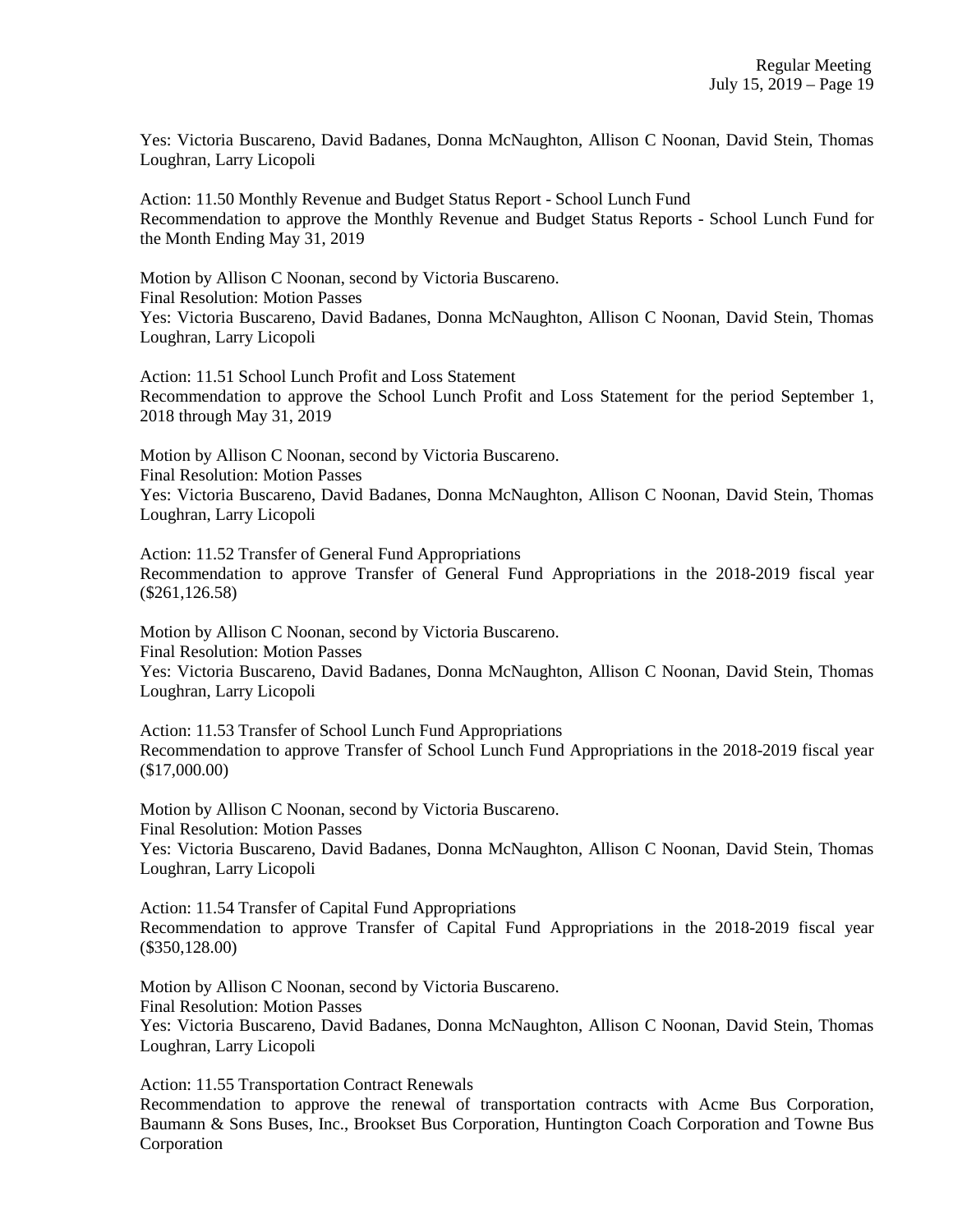Motion by Allison C Noonan, second by Victoria Buscareno. Final Resolution: Motion Passes Yes: Victoria Buscareno, David Badanes, Donna McNaughton, Allison C Noonan, David Stein, Thomas Loughran, Larry Licopoli

# **12. SUPERINTENDENT'S REPORT - FOR INFORMATION ONLY**

Information: 12.01 Schedule H - Use of Facilities

Information: 12.02 Budget Transfers for the period June 8, 2019 through June 30, 2019 - As per Board Policy #6150 all transfers between salary codes up to \$25,000 and transfers between all other codes up to \$10,000 are to be reported to the Board of Education as an information item

Information: 12.03 UTN PDC

Information: 12.04 NASA PDC

Information: 12.05 District-wide Safety and Emergency Management Plan for the 2019-2020 school year

Information: 12.06 Income Eligibility Guidelines for Free and Reduced Price Meals or Free Milk for 2019-2020

## **13. UNFINISHED BUSINESS**

### **14. NEW BUSINESS**

Discussion: 14.01 New Business for Discussion

• Recommendation to discuss the forming of a Board subcommittee for consideration at a future meeting for the purpose of organizing the board retreats on August 22, 2019 and September 14, 2019 (Trustee Licopoli)

A motion will be made at the next Board meeting.

• Recommendation to discuss the forming of a school community Future Study Advisory Committee that reports to the Board of Education and works in collaboration with our district consultants for consideration (Trustee Licopoli)

A Future Study Advisory Committee is embedded in the proposal from the consultant. An advisory committee will be formed.

• Recommendation to discuss drafting a letter addressed to Majority Leader Andrea Stewart Cousins and Senator James Gaughran recognizing efforts in appointing Mr. Ali Mohammed on the LIPA Board of Trustees (Trustee Noonan)

Superintendent Banzer will draft a letter regarding the appointment of Mr. Ali Mohammed on the LIPA Board of Trustees.

• Recommendation to discuss appointing a Legislative liaison (Trustee Noonan)

Trustee Loughran stated that he would be interested in being a Legislative Liaison.